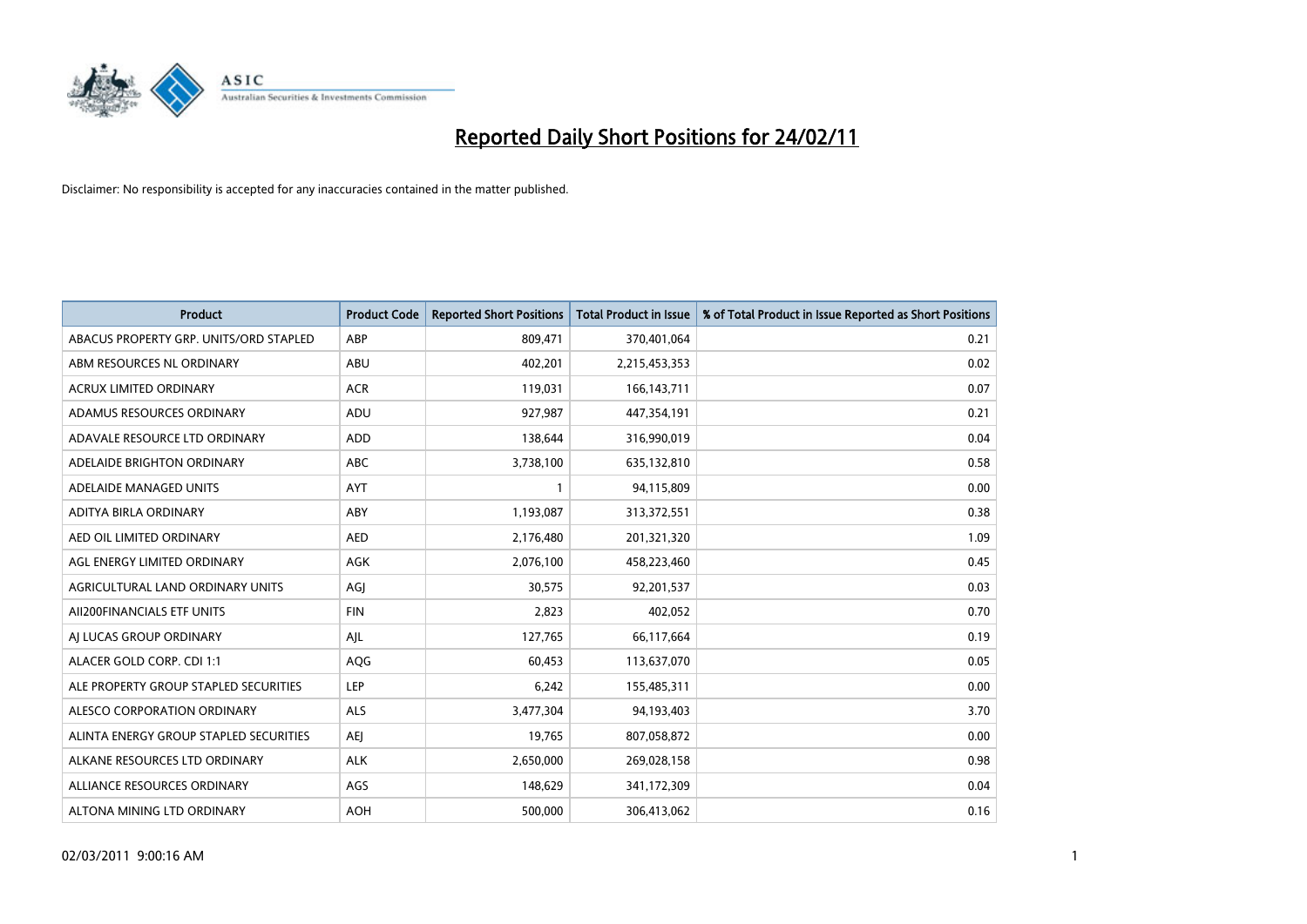

| <b>Product</b>                          | <b>Product Code</b> | <b>Reported Short Positions</b> | <b>Total Product in Issue</b> | % of Total Product in Issue Reported as Short Positions |
|-----------------------------------------|---------------------|---------------------------------|-------------------------------|---------------------------------------------------------|
| ALUMINA LIMITED ORDINARY                | <b>AWC</b>          | 24,284,991                      | 2,440,196,187                 | 0.97                                                    |
| AMADEUS ENERGY ORDINARY                 | AMU                 | 454,000                         | 300,288,855                   | 0.15                                                    |
| AMALGAMATED HOLDINGS ORDINARY           | <b>AHD</b>          | 6                               | 157,452,483                   | 0.00                                                    |
| AMCOM TELECOMM. ORDINARY                | <b>AMM</b>          | 39,137                          | 716,812,103                   | 0.01                                                    |
| AMCOR LIMITED ORDINARY                  | <b>AMC</b>          | 3,067,087                       | 1,225,519,046                 | 0.23                                                    |
| AMP CAPITAL CHINA ORDINARY UNITS        | <b>AGF</b>          | 65,310                          | 337,034,455                   | 0.02                                                    |
| AMP LIMITED ORDINARY                    | AMP                 | 42,030,931                      | 2,094,424,200                 | 1.98                                                    |
| AMPELLA MINING ORDINARY                 | <b>AMX</b>          | 275,790                         | 202,975,108                   | 0.13                                                    |
| ANSELL LIMITED ORDINARY                 | <b>ANN</b>          | 4,703,377                       | 133,007,903                   | 3.54                                                    |
| ANTARES ENERGY LTD ORDINARY             | <b>AZZ</b>          | 2,231,653                       | 299,333,110                   | 0.74                                                    |
| ANZ BANKING GRP LTD ORDINARY            | ANZ                 | 6,566,308                       | 2,596,103,390                 | 0.25                                                    |
| APA GROUP STAPLED SECURITIES            | <b>APA</b>          | 6,054,144                       | 551,689,118                   | 1.09                                                    |
| APEX MINERALS NL ORDINARY               | <b>AXM</b>          | 885,146                         | 3,917,821,105                 | 0.02                                                    |
| APN EUROPEAN RETAIL UNITS STAPLED SEC.  | <b>AEZ</b>          | 11,832                          | 544,910,660                   | 0.00                                                    |
| APN NEWS & MEDIA ORDINARY               | <b>APN</b>          | 14,458,105                      | 606,084,019                   | 2.41                                                    |
| AQUARIUS PLATINUM. ORDINARY             | <b>AOP</b>          | 2,203,916                       | 463,241,295                   | 0.46                                                    |
| AQUILA RESOURCES ORDINARY               | <b>AQA</b>          | 3,263,477                       | 374,323,124                   | 0.85                                                    |
| ARAFURA RESOURCE LTD ORDINARY           | <b>ARU</b>          | 3,204,029                       | 367,930,342                   | 0.88                                                    |
| ARDENT LEISURE GROUP STAPLED SECURITIES | AAD                 | 1,789,950                       | 312,836,274                   | 0.59                                                    |
| ARISTOCRAT LEISURE ORDINARY             | ALL                 | 25.171.704                      | 533,983,910                   | 4.72                                                    |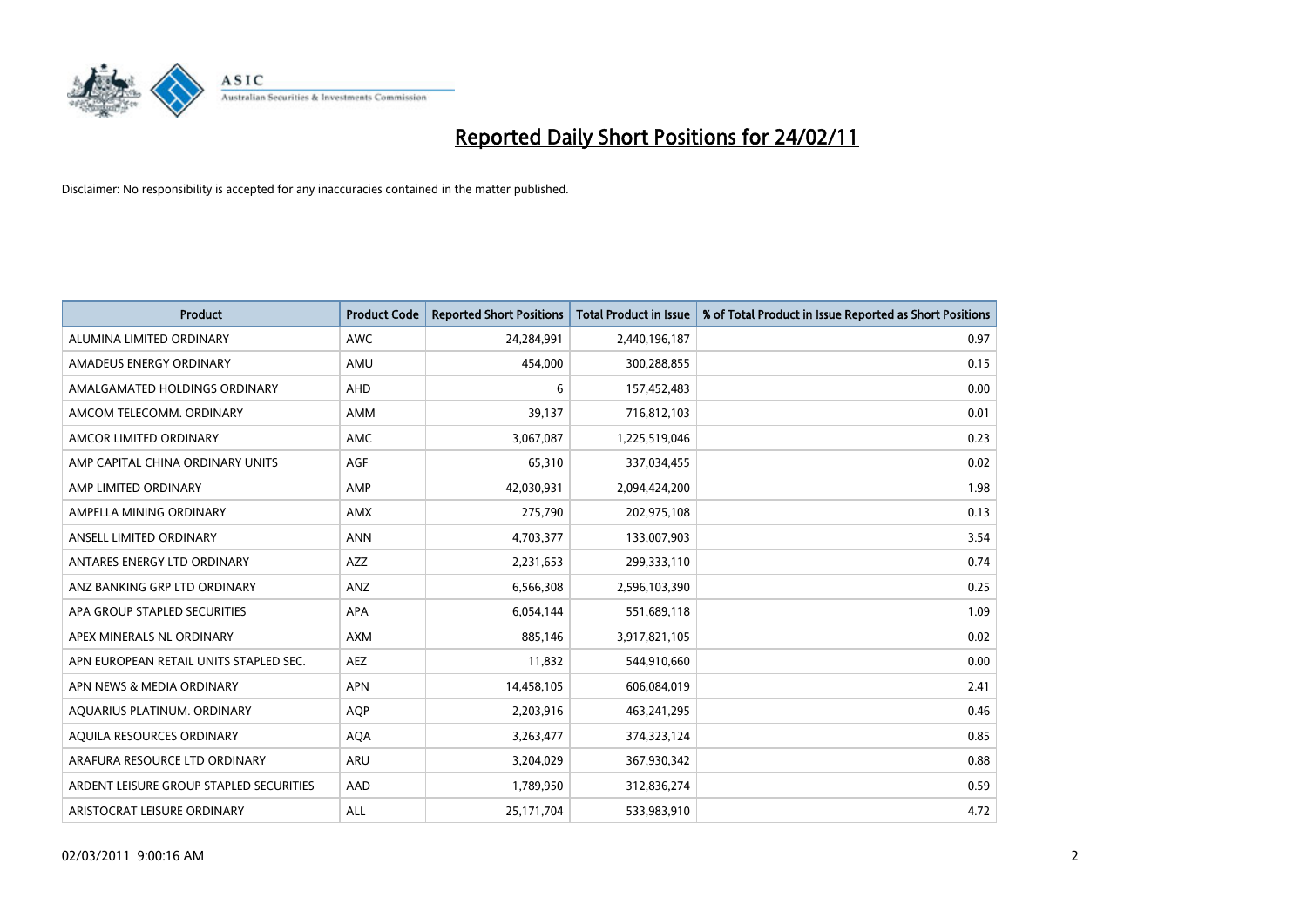

| <b>Product</b>                          | <b>Product Code</b> | <b>Reported Short Positions</b> | Total Product in Issue | % of Total Product in Issue Reported as Short Positions |
|-----------------------------------------|---------------------|---------------------------------|------------------------|---------------------------------------------------------|
| ASCIANO LIMITED ORDINARY                | <b>AIO</b>          | 12,480,162                      | 2,926,103,883          | 0.43                                                    |
| ASG GROUP LIMITED ORDINARY              | ASZ                 | 16,516                          | 168,247,718            | 0.01                                                    |
| ASPEN GROUP ORD/UNITS STAPLED           | <b>APZ</b>          | 1,075,336                       | 588,269,075            | 0.16                                                    |
| ASPIRE MINING LTD ORDINARY              | <b>AKM</b>          | 25,658                          | 534,723,044            | 0.00                                                    |
| ASTIVITA RENEWABLES ORDINARY            | <b>AIR</b>          | 110,000                         | 23,170,005             | 0.47                                                    |
| <b>ASTON RES LTD ORDINARY</b>           | <b>AZT</b>          | 1,752                           | 204,527,604            | 0.00                                                    |
| ASTRO JAP PROP GROUP STAPLED SECURITIES | AJA                 | 20,207                          | 50,821,741             | 0.04                                                    |
| ASX LIMITED ORDINARY                    | ASX                 | 1,095,530                       | 175,136,729            | 0.62                                                    |
| ATLANTIC LIMITED ORDINARY               | ATI                 | 546,772                         | 110,858,957            | 0.49                                                    |
| ATLAS IRON LIMITED ORDINARY             | <b>AGO</b>          | 19,752,089                      | 748,679,817            | 2.62                                                    |
| AURORA OIL & GAS ORDINARY               | <b>AUT</b>          | 405,198                         | 403,437,342            | 0.09                                                    |
| AUSDRILL LIMITED ORDINARY               | ASL                 | 406,802                         | 262,933,906            | 0.15                                                    |
| AUSENCO LIMITED ORDINARY                | <b>AAX</b>          | 3,343,826                       | 122,427,576            | 2.72                                                    |
| <b>AUSTAL LIMITED ORDINARY</b>          | ASB                 | 174,212                         | 188,069,638            | 0.08                                                    |
| <b>AUSTAR UNITED ORDINARY</b>           | <b>AUN</b>          | 13,407,995                      | 1,271,357,418          | 1.04                                                    |
| AUSTBROKERS HOLDINGS ORDINARY           | <b>AUB</b>          | 2                               | 54,339,433             | 0.00                                                    |
| AUSTEREO GROUP LTD. ORDINARY            | <b>AEO</b>          | 1,316                           | 344,783,708            | 0.00                                                    |
| AUSTIN ENGINEERING ORDINARY             | ANG                 | 19,646                          | 71,614,403             | 0.02                                                    |
| <b>AUSTRALAND ASSETS ASSETS</b>         | AAZPB               | 1,168                           | 2,750,000              | 0.04                                                    |
| AUSTRALAND PROPERTY STAPLED SECURITY    | <b>ALZ</b>          | 580,197                         | 576,837,197            | 0.09                                                    |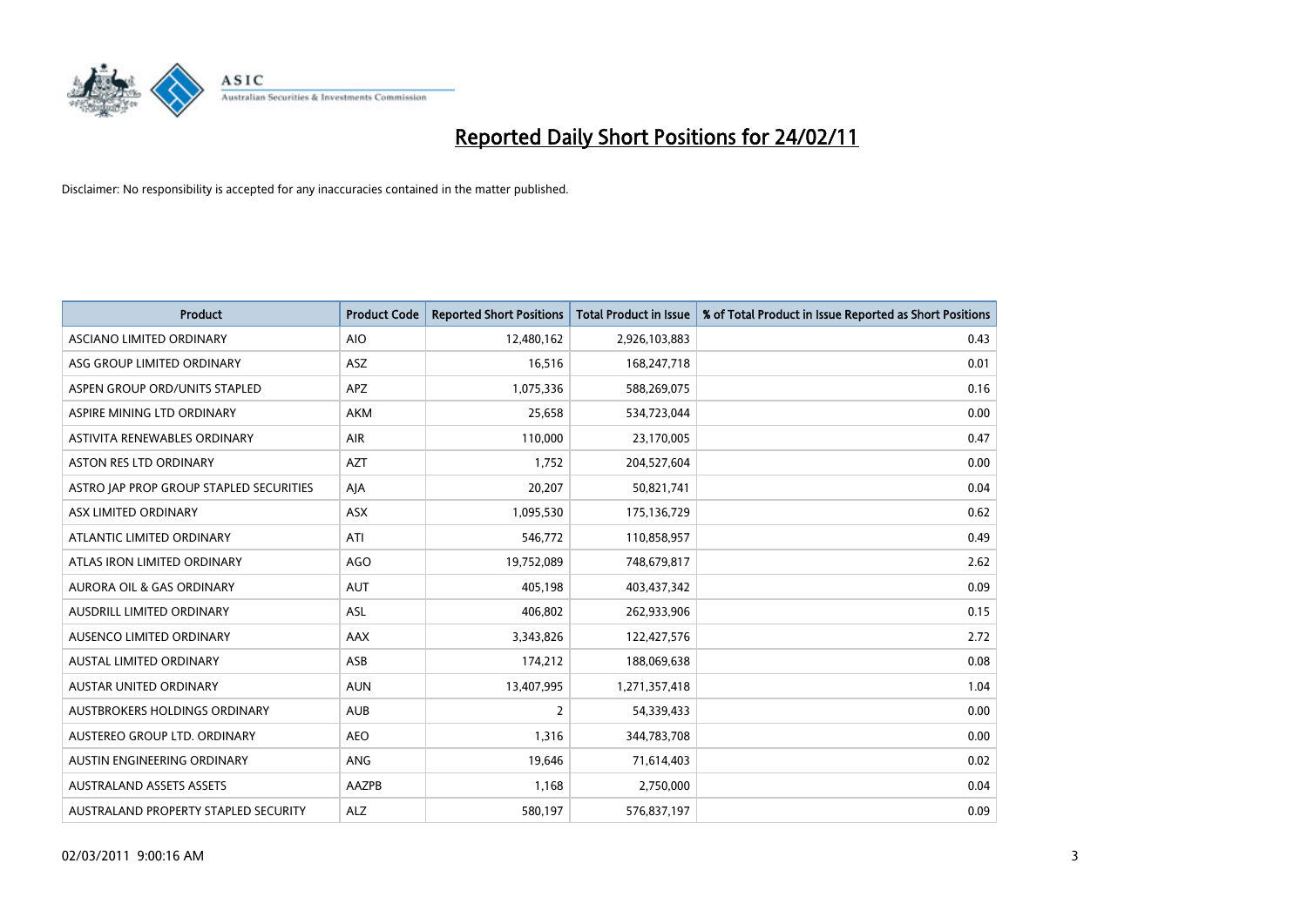

| <b>Product</b>                       | <b>Product Code</b> | <b>Reported Short Positions</b> | Total Product in Issue | % of Total Product in Issue Reported as Short Positions |
|--------------------------------------|---------------------|---------------------------------|------------------------|---------------------------------------------------------|
| AUSTRALIAN AGRICULT, ORDINARY        | AAC                 | 4,507,273                       | 264,264,459            | 1.67                                                    |
| <b>AUSTRALIAN EDUCATION UNITS</b>    | <b>AEU</b>          | 625,000                         | 134,973,383            | 0.46                                                    |
| AUSTRALIAN INFRASTR, UNITS/ORDINARY  | <b>AIX</b>          | 397,567                         | 620,733,944            | 0.08                                                    |
| AUSTRALIAN MINES LTD ORDINARY        | <b>AUZ</b>          | 1,400,000                       | 396,909,440            | 0.35                                                    |
| AUSTRALIAN PHARM, ORDINARY           | API                 | 1,261,189                       | 488,115,883            | 0.25                                                    |
| <b>AUTOMOTIVE HOLDINGS ORDINARY</b>  | <b>AHE</b>          | 208,228                         | 226,387,577            | 0.09                                                    |
| AVEXA LIMITED ORDINARY               | <b>AVX</b>          | 243,657                         | 847,688,779            | 0.03                                                    |
| AWE LIMITED ORDINARY                 | <b>AWE</b>          | 2,508,427                       | 521,871,941            | 0.47                                                    |
| AXA ASIA PACIFIC ORDINARY            | <b>AXA</b>          | 3,481,619                       | 2,067,095,545          | 0.18                                                    |
| AZUMAH RESOURCES ORDINARY            | <b>AZM</b>          | 60,885                          | 272,696,055            | 0.02                                                    |
| <b>BANDANNA ENERGY ORDINARY</b>      | <b>BND</b>          | 73,879                          | 426,265,482            | 0.01                                                    |
| BANK OF QUEENSLAND. ORDINARY         | <b>BOQ</b>          | 1,552,239                       | 222,072,957            | 0.71                                                    |
| <b>BANNERMAN RESOURCES ORDINARY</b>  | <b>BMN</b>          | 224,095                         | 234,435,934            | 0.09                                                    |
| <b>BASS STRAIT OIL CO ORDINARY</b>   | <b>BAS</b>          | 1,482                           | 291,030,250            | 0.00                                                    |
| <b>BATHURST RESOURCES ORDINARY</b>   | <b>BTU</b>          | 3,780,404                       | 613,291,330            | 0.62                                                    |
| <b>BAUXITE RESOURCE LTD ORDINARY</b> | <b>BAU</b>          | 494.312                         | 235,379,896            | 0.21                                                    |
| <b>BC IRON LIMITED ORDINARY</b>      | <b>BCI</b>          | 39,067                          | 94,111,000             | 0.04                                                    |
| BEACH ENERGY LIMITED ORDINARY        | <b>BPT</b>          | 3,200,745                       | 1,099,021,290          | 0.30                                                    |
| BEADELL RESOURCE LTD ORDINARY        | <b>BDR</b>          | 48,003                          | 622,097,828            | 0.01                                                    |
| BENDIGO AND ADELAIDE ORDINARY        | <b>BEN</b>          | 6,723,595                       | 357,625,053            | 1.87                                                    |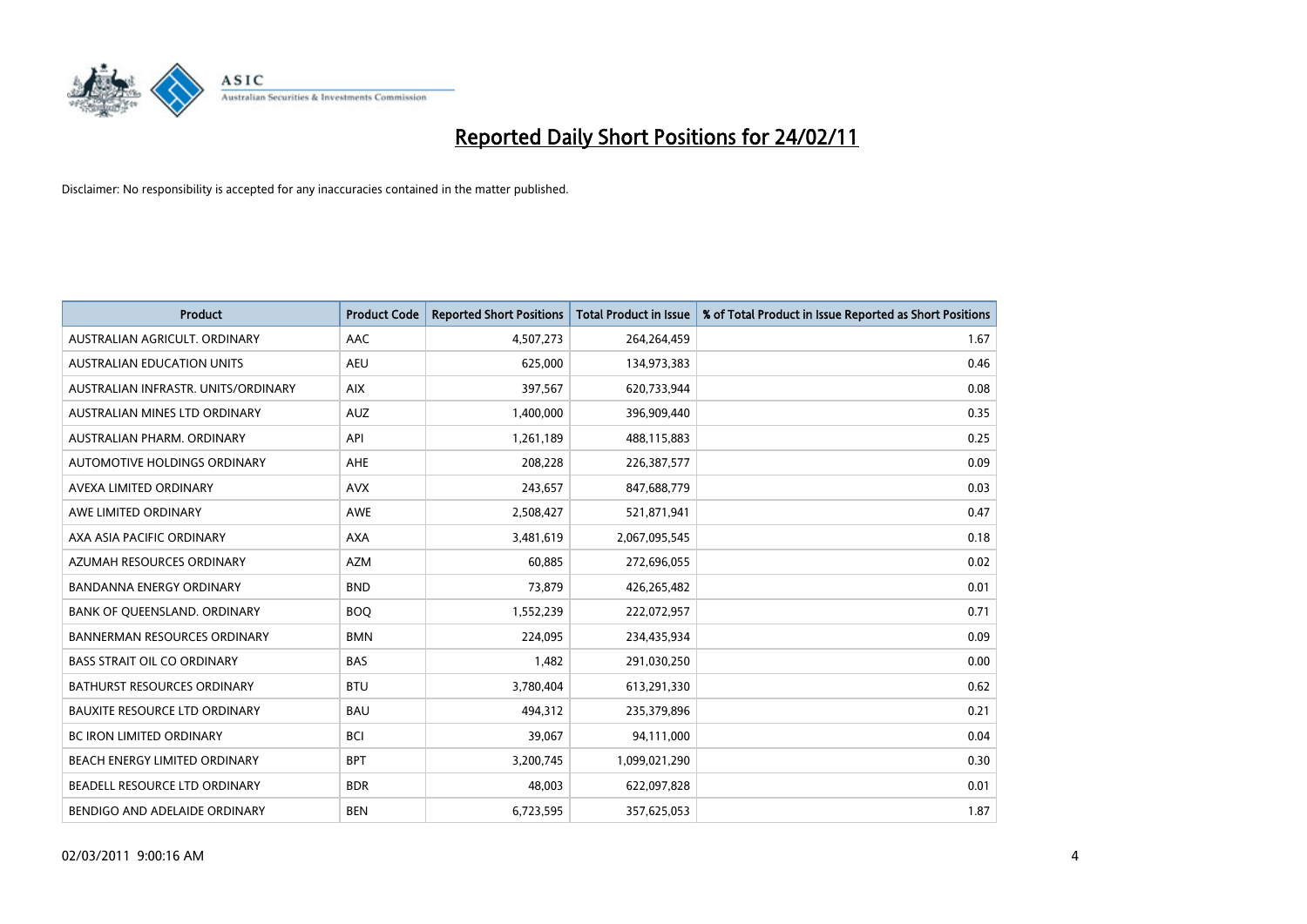

| <b>Product</b>                       | <b>Product Code</b> | <b>Reported Short Positions</b> | <b>Total Product in Issue</b> | % of Total Product in Issue Reported as Short Positions |
|--------------------------------------|---------------------|---------------------------------|-------------------------------|---------------------------------------------------------|
| BERKELEY RESOURCES ORDINARY          | <b>BKY</b>          | 622,129                         | 158,938,148                   | 0.39                                                    |
| BETASHARES ASX FIN ETF UNITS         | <b>OFN</b>          | 30,000                          | 4,509,251                     | 0.67                                                    |
| BETASHARES ASX RES ETF UNITS         | <b>ORE</b>          | 245,000                         | 4,519,432                     | 5.42                                                    |
| BHP BILLITON LIMITED ORDINARY        | <b>BHP</b>          | 18,408,958                      | 3,356,081,497                 | 0.54                                                    |
| <b>BILLABONG ORDINARY</b>            | <b>BBG</b>          | 10,154,607                      | 253,613,826                   | 4.00                                                    |
| <b>BIOTA HOLDINGS ORDINARY</b>       | <b>BTA</b>          | 2,474,460                       | 180,805,565                   | 1.37                                                    |
| <b>BISALLOY STEEL ORDINARY</b>       | <b>BIS</b>          | 84.480                          | 216,455,965                   | 0.04                                                    |
| BKI INVESTMENT LTD ORDINARY          | <b>BKI</b>          | 508                             | 420,919,092                   | 0.00                                                    |
| <b>BLACKTHORN RESOURCES ORDINARY</b> | <b>BTR</b>          | 35,848                          | 106,885,300                   | 0.03                                                    |
| <b>BLUESCOPE STEEL LTD ORDINARY</b>  | <b>BSL</b>          | 28,075,960                      | 1,842,207,385                 | 1.50                                                    |
| <b>BOART LONGYEAR ORDINARY</b>       | <b>BLY</b>          | 3,127,774                       | 461,163,412                   | 0.68                                                    |
| <b>BOOM LOGISTICS ORDINARY</b>       | <b>BOL</b>          | 337,999                         | 461,500,712                   | 0.07                                                    |
| <b>BORAL LIMITED, ORDINARY</b>       | <b>BLD</b>          | 30,940,587                      | 724,462,726                   | 4.25                                                    |
| BOTSWANA METALS LTD ORDINARY         | <b>BML</b>          | 7,000                           | 143,717,013                   | 0.00                                                    |
| <b>BOW ENERGY LIMITED ORDINARY</b>   | <b>BOW</b>          | 1,204,621                       | 348,972,041                   | 0.33                                                    |
| BRADKEN LIMITED ORDINARY             | <b>BKN</b>          | 1,424,285                       | 139,639,929                   | 1.01                                                    |
| <b>BRAMBLES LIMITED ORDINARY</b>     | <b>BXB</b>          | 11,105,569                      | 1,450,673,115                 | 0.74                                                    |
| BREVILLE GROUP LTD ORDINARY          | <b>BRG</b>          | 2,740                           | 129,615,322                   | 0.00                                                    |
| <b>BRICKWORKS LIMITED ORDINARY</b>   | <b>BKW</b>          | 13,271                          | 147,567,333                   | 0.01                                                    |
| <b>BROCKMAN RESOURCES ORDINARY</b>   | <b>BRM</b>          | 100,152                         | 144,803,151                   | 0.07                                                    |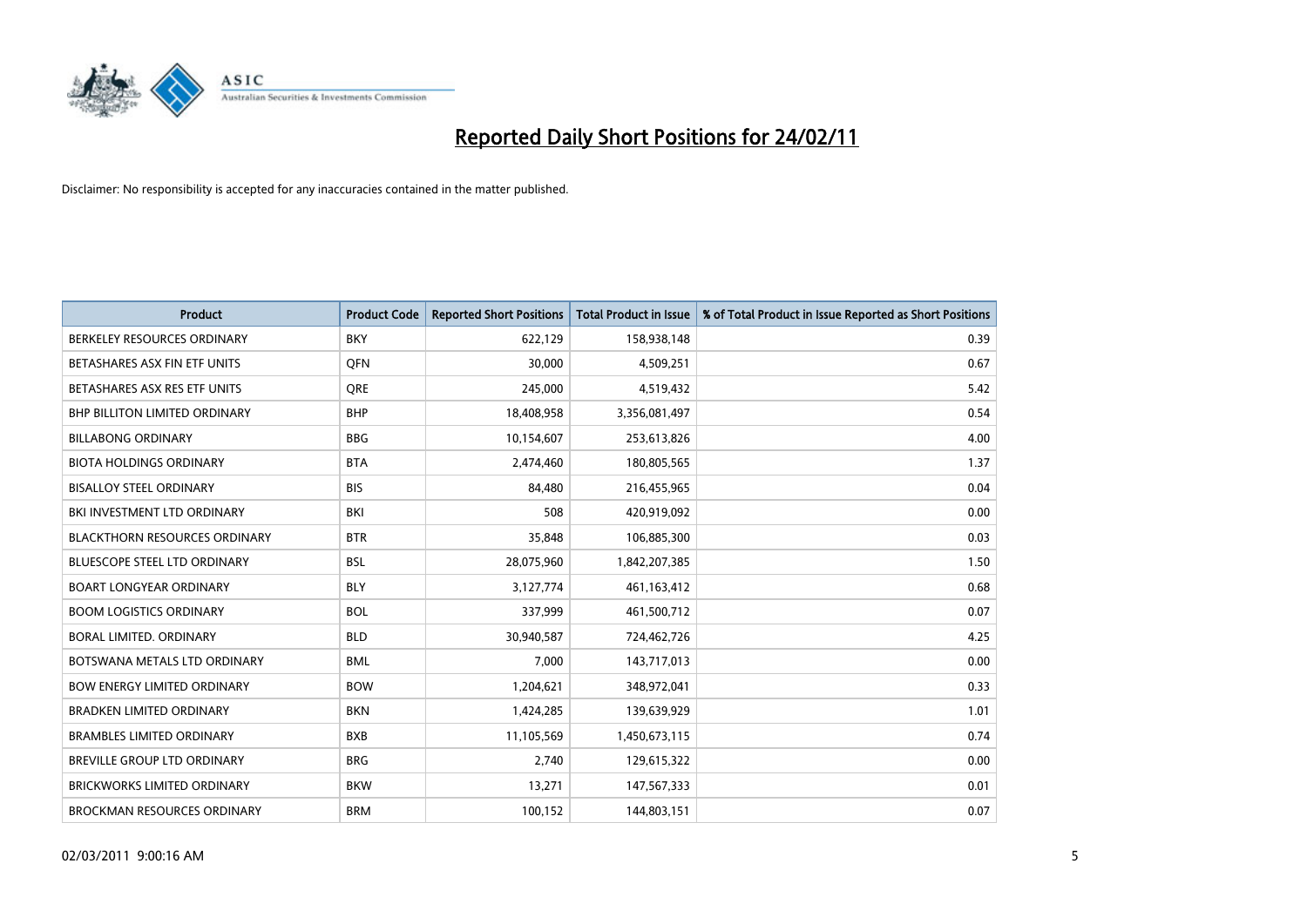

| Product                                  | <b>Product Code</b> | <b>Reported Short Positions</b> | <b>Total Product in Issue</b> | % of Total Product in Issue Reported as Short Positions |
|------------------------------------------|---------------------|---------------------------------|-------------------------------|---------------------------------------------------------|
| BT INVESTMENT MNGMNT ORDINARY            | <b>BTT</b>          | 555,085                         | 160,000,000                   | 0.35                                                    |
| <b>BUNNINGS WAREHOUSE ORDINARY UNITS</b> | <b>BWP</b>          | 1,319,350                       | 427,042,646                   | 0.30                                                    |
| <b>BURU ENERGY ORDINARY</b>              | <b>BRU</b>          | 155,589                         | 182,780,549                   | 0.09                                                    |
| CABCHARGE AUSTRALIA ORDINARY             | CAB                 | 471,747                         | 120,437,014                   | 0.38                                                    |
| CALTEX AUSTRALIA ORDINARY                | <b>CTX</b>          | 5,495,976                       | 270,000,000                   | 2.03                                                    |
| <b>CAMPBELL BROTHERS ORDINARY</b>        | <b>CPB</b>          | 122,145                         | 67,503,411                    | 0.17                                                    |
| CAPE LAMBERT RES LTD ORDINARY            | <b>CFE</b>          | 1,304,525                       | 588,333,880                   | 0.22                                                    |
| CAPRAL LIMITED ORDINARY                  | CAA                 | 131,161                         | 387,898,255                   | 0.03                                                    |
| CARABELLA RES LTD ORDINARY               | <b>CLR</b>          | 9,600                           | 38,626,388                    | 0.02                                                    |
| <b>CARBON ENERGY ORDINARY</b>            | <b>CNX</b>          | 1,372,750                       | 670,872,650                   | 0.19                                                    |
| <b>CARDNO LIMITED ORDINARY</b>           | CDD                 | 14,947                          | 106,250,491                   | 0.01                                                    |
| CARNARVON PETROLEUM ORDINARY             | <b>CVN</b>          | 3,159,257                       | 687,820,634                   | 0.46                                                    |
| <b>CARNEGIE WAVE ENERGY ORDINARY</b>     | <b>CWE</b>          | 83,000                          | 859,087,627                   | 0.01                                                    |
| <b>CARPATHIAN RESOURCES ORDINARY</b>     | <b>CPN</b>          | 75,000                          | 265,533,501                   | 0.03                                                    |
| CARPENTARIA EXP. LTD ORDINARY            | CAP                 | 9,777                           | 94,341,301                    | 0.01                                                    |
| CARRICK GOLD LIMITED ORDINARY            | <b>CRK</b>          | 25,680                          | 139,500,000                   | 0.02                                                    |
| CARSALES.COM LTD ORDINARY                | <b>CRZ</b>          | 4,002,702                       | 234,073,300                   | 1.69                                                    |
| CASH CONVERTERS ORD/DIV ACCESS           | CCV                 | 354,036                         | 379,761,025                   | 0.08                                                    |
| <b>CASPIAN OIL &amp; GAS ORDINARY</b>    | <b>CIG</b>          | 50,000                          | 1,331,500,513                 | 0.00                                                    |
| CATALPA RESOURCES ORDINARY               | CAH                 | 1,053,225                       | 177,954,355                   | 0.59                                                    |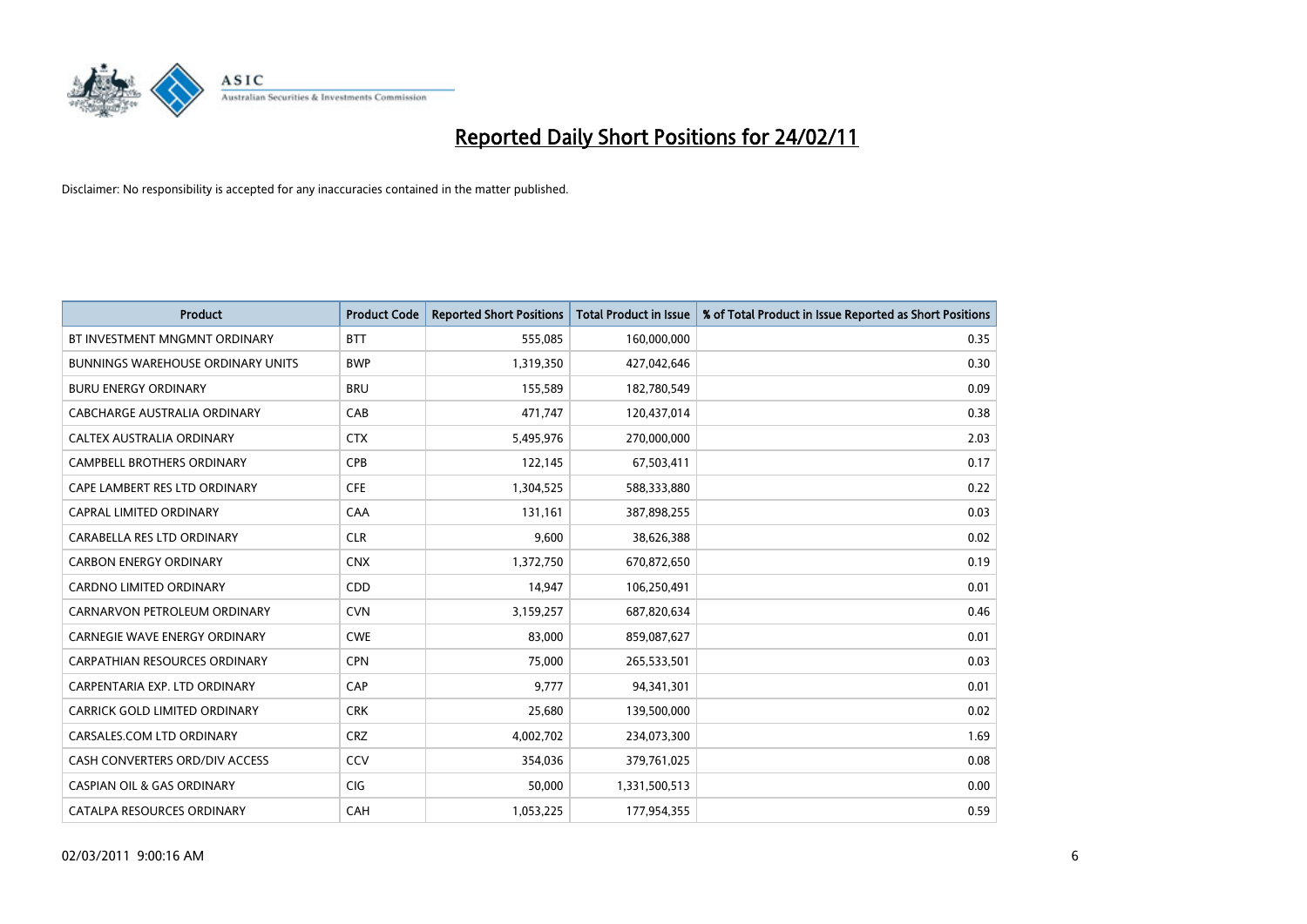

| <b>Product</b>                                | <b>Product Code</b> | <b>Reported Short Positions</b> | Total Product in Issue | % of Total Product in Issue Reported as Short Positions |
|-----------------------------------------------|---------------------|---------------------------------|------------------------|---------------------------------------------------------|
| <b>CAZALY RESOURCES ORDINARY</b>              | CAZ                 | 1,150                           | 111,811,655            | 0.00                                                    |
| CEC GROUP LIMITED ORDINARY                    | <b>CEG</b>          | 1,750                           | 79,662,662             | 0.00                                                    |
| <b>CELLNET GROUP ORDINARY</b>                 | <b>CLT</b>          | 1,342                           | 69,875,723             | 0.00                                                    |
| CENTRAL PETROLEUM ORDINARY                    | <b>CTP</b>          | 163,513                         | 982,298,842            | 0.02                                                    |
| CENTREBET INTERNAT, ORDINARY                  | <b>CIL</b>          | 10.799                          | 87,764,414             | 0.01                                                    |
| <b>CENTRO PROPERTIES UNITS/ORD STAPLED</b>    | <b>CNP</b>          | 559,514                         | 972,414,514            | 0.06                                                    |
| <b>CENTRO RETAIL GROUP STAPLED SECURITIES</b> | <b>CER</b>          | 1,818,310                       | 2,286,399,424          | 0.08                                                    |
| <b>CERAMIC FUEL CELLS ORDINARY</b>            | <b>CFU</b>          | 1,674,909                       | 1,201,353,566          | 0.13                                                    |
| <b>CFS RETAIL PROPERTY UNITS</b>              | <b>CFX</b>          | 37,545,554                      | 2,825,628,530          | 1.32                                                    |
| CGA MINING LIMITED ORDINARY                   | <b>CGX</b>          | 11,622                          | 333,265,726            | 0.00                                                    |
| <b>CHALLENGER DIV.PRO. STAPLED UNITS</b>      | <b>CDI</b>          | 44,784                          | 913,426,007            | 0.00                                                    |
| <b>CHALLENGER INFRAST, STAPLED UNITS</b>      | <b>CIF</b>          | 336,428                         | 316,223,785            | 0.10                                                    |
| <b>CHALLENGER LIMITED ORDINARY</b>            | <b>CGF</b>          | 5,224,410                       | 501,959,841            | 1.02                                                    |
| <b>CHANDLER MACLEOD LTD ORDINARY</b>          | <b>CMG</b>          | 143.942                         | 422,031,685            | 0.03                                                    |
| CHARTER HALL GROUP STAPLED US PROHIBIT.       | <b>CHC</b>          | 626,360                         | 306,341,814            | 0.20                                                    |
| <b>CHARTER HALL OFFICE UNIT</b>               | COO                 | 1,637,237                       | 493,319,730            | 0.33                                                    |
| <b>CHARTER HALL RETAIL UNITS</b>              | <b>CQR</b>          | 278,485                         | 305,810,723            | 0.09                                                    |
| CHEMGENEX PHARMACEUT ORDINARY                 | <b>CXS</b>          | 89,061                          | 283,348,870            | 0.03                                                    |
| CITIGOLD CORP LTD ORDINARY                    | <b>CTO</b>          | 2,114,790                       | 1,040,278,301          | 0.21                                                    |
| CLINUVEL PHARMACEUT, ORDINARY                 | <b>CUV</b>          | 4,127                           | 30,379,956             | 0.01                                                    |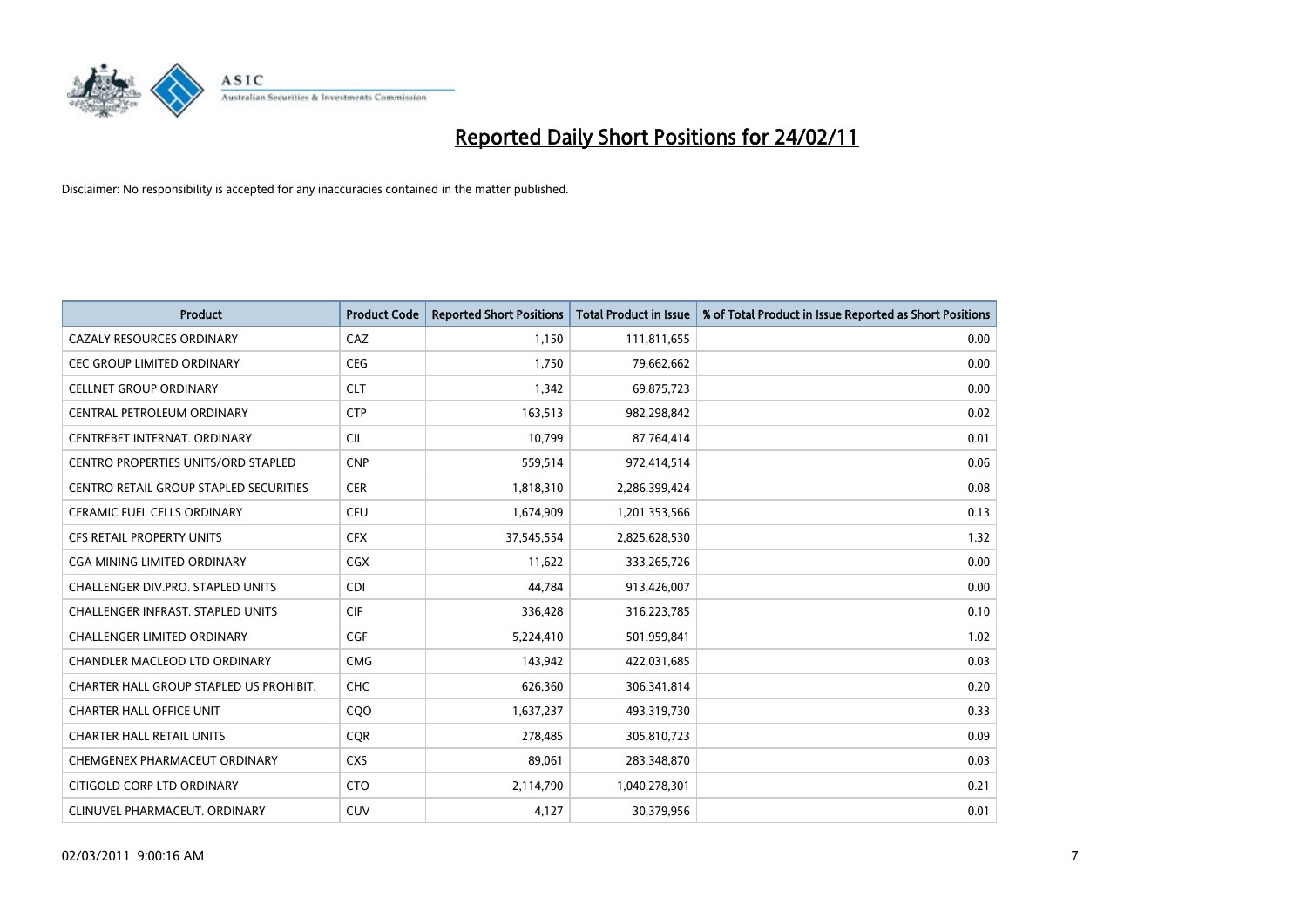

| Product                                 | <b>Product Code</b> | <b>Reported Short Positions</b> | <b>Total Product in Issue</b> | % of Total Product in Issue Reported as Short Positions |
|-----------------------------------------|---------------------|---------------------------------|-------------------------------|---------------------------------------------------------|
| <b>CLOUGH LIMITED ORDINARY</b>          | <b>CLO</b>          | 743,391                         | 770,916,269                   | 0.09                                                    |
| <b>COAL &amp; ALLIED ORDINARY</b>       | <b>CNA</b>          | 2,000                           | 86,584,735                    | 0.00                                                    |
| <b>COAL OF AFRICA LTD ORDINARY</b>      | <b>CZA</b>          | 1,477,966                       | 530,514,663                   | 0.28                                                    |
| COALSPUR MINES LTD ORDINARY             | <b>CPL</b>          | 1,483,794                       | 488,049,453                   | 0.30                                                    |
| COCA-COLA AMATIL ORDINARY               | <b>CCL</b>          | 5,828,105                       | 756,004,067                   | 0.75                                                    |
| <b>COCHLEAR LIMITED ORDINARY</b>        | <b>COH</b>          | 1,016,587                       | 56,708,989                    | 1.80                                                    |
| <b>COCKATOO COAL ORDINARY</b>           | <b>COK</b>          | 1,951,974                       | 1,016,096,908                 | 0.19                                                    |
| <b>COFFEY INTERNATIONAL ORDINARY</b>    | <b>COF</b>          | 466,765                         | 132,577,523                   | 0.34                                                    |
| COMMONWEALTH BANK, ORDINARY             | <b>CBA</b>          | 13,551,454                      | 1,548,932,074                 | 0.85                                                    |
| <b>COMMONWEALTH PROP ORDINARY UNITS</b> | <b>CPA</b>          | 21,888,387                      | 2,449,599,711                 | 0.90                                                    |
| <b>COMPASS RESOURCES ORDINARY</b>       | <b>CMR</b>          | 101,480                         | 147,402,920                   | 0.07                                                    |
| <b>COMPUTERSHARE LTD ORDINARY</b>       | <b>CPU</b>          | 2,162,234                       | 555,664,059                   | 0.38                                                    |
| <b>CONNECTEAST GROUP STAPLED</b>        | <b>CEU</b>          | 40,390,980                      | 3,940,145,951                 | 1.03                                                    |
| CONSOLIDATED MEDIA, ORDINARY            | <b>CMI</b>          | 2,458,572                       | 561,834,996                   | 0.43                                                    |
| <b>CONTANGO MICROCAP ORDINARY</b>       | <b>CTN</b>          | 7,500                           | 145,708,783                   | 0.01                                                    |
| CONTINENTAL COAL LTD ORDINARY           | <b>CCC</b>          | 1,481,119                       | 1,980,616,757                 | 0.07                                                    |
| <b>COOPER ENERGY LTD ORDINARY</b>       | <b>COE</b>          | 1,419,702                       | 292,576,001                   | 0.49                                                    |
| COPPER STRIKE LTD ORDINARY              | <b>CSE</b>          | 714                             | 129,455,571                   | 0.00                                                    |
| <b>CORDLIFE LIMITED ORDINARY</b>        | CBB                 |                                 | 145,360,920                   | 0.00                                                    |
| <b>COUNT FINANCIAL ORDINARY</b>         | COU                 | 693.045                         | 262,212,976                   | 0.27                                                    |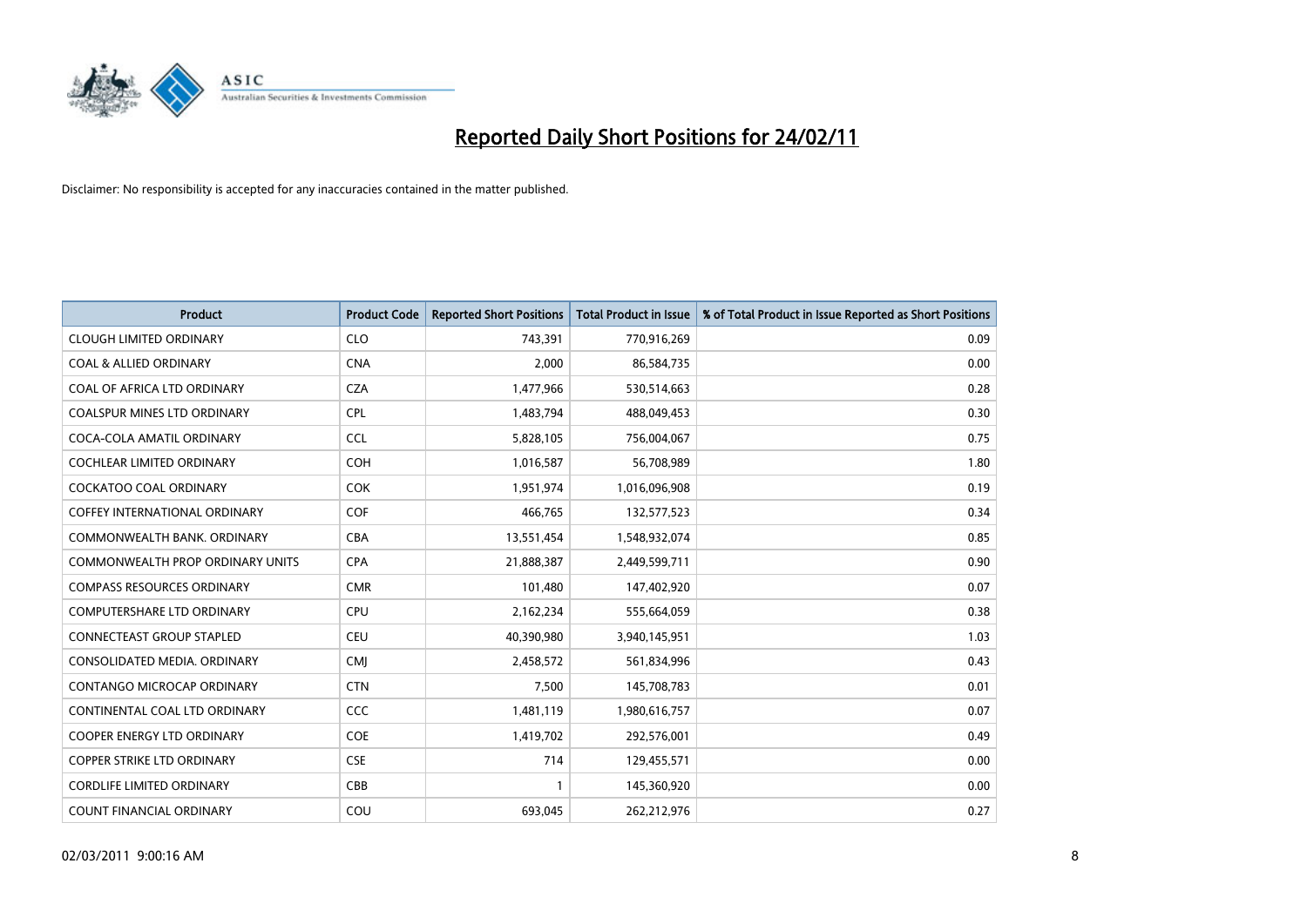

| <b>Product</b>                          | <b>Product Code</b> | <b>Reported Short Positions</b> | <b>Total Product in Issue</b> | % of Total Product in Issue Reported as Short Positions |
|-----------------------------------------|---------------------|---------------------------------|-------------------------------|---------------------------------------------------------|
| <b>CRANE GROUP LIMITED ORDINARY</b>     | <b>CRG</b>          | 1,508,711                       | 79,110,667                    | 1.90                                                    |
| <b>CREDIT CORP GROUP ORDINARY</b>       | <b>CCP</b>          | 1,961                           | 44,810,752                    | 0.00                                                    |
| <b>CRESCENT GOLD ORDINARY</b>           | <b>CRE</b>          | 299,112                         | 1,077,909,687                 | 0.03                                                    |
| <b>CROMWELL PROP STAPLED SECURITIES</b> | <b>CMW</b>          | 88,077                          | 912,786,005                   | 0.01                                                    |
| <b>CROWN LIMITED ORDINARY</b>           | <b>CWN</b>          | 2,497,618                       | 754,131,800                   | 0.30                                                    |
| <b>CSG LIMITED ORDINARY</b>             | CSV                 | 942,078                         | 244,933,695                   | 0.38                                                    |
| <b>CSL LIMITED ORDINARY</b>             | <b>CSL</b>          | 9,034,063                       | 544,690,565                   | 1.64                                                    |
| CSR LIMITED DEFERRED SETTLEMENT         | <b>CSRDA</b>        | 4,097,888                       | 505,969,838                   | 0.80                                                    |
| <b>CUDECO LIMITED ORDINARY</b>          | CDU                 | 644,028                         | 145,512,643                   | 0.44                                                    |
| <b>CUE ENERGY RESOURCE ORDINARY</b>     | <b>CUE</b>          | 33,104                          | 694,819,718                   | 0.00                                                    |
| <b>CUSTOMERS LIMITED ORDINARY</b>       | <b>CUS</b>          | 184,088                         | 134,869,357                   | 0.12                                                    |
| DART ENERGY LTD ORDINARY                | <b>DTE</b>          | 576,257                         | 548,938,184                   | 0.10                                                    |
| DAVID JONES LIMITED ORDINARY            | <b>DJS</b>          | 18,925,101                      | 514,034,694                   | 3.66                                                    |
| DECMIL GROUP LIMITED ORDINARY           | <b>DCG</b>          | 17,397                          | 124,204,568                   | 0.01                                                    |
| DEEP YELLOW LIMITED ORDINARY            | <b>DYL</b>          | 25,106                          | 1,127,284,458                 | 0.00                                                    |
| DEVINE LIMITED ORDINARY                 | <b>DVN</b>          | 1,000                           | 634,918,223                   | 0.00                                                    |
| DEXUS PROPERTY GROUP STAPLED UNITS      | <b>DXS</b>          | 13,285,213                      | 4,839,024,176                 | 0.28                                                    |
| DISCOVERY METALS LTD ORDINARY           | <b>DML</b>          | 283,971                         | 436,628,231                   | 0.07                                                    |
| DOMINO PIZZA ENTERPR ORDINARY           | <b>DMP</b>          | 3                               | 68,407,674                    | 0.00                                                    |
| DOWNER EDI LIMITED ORDINARY             | <b>DOW</b>          | 9,080,561                       | 343,178,483                   | 2.67                                                    |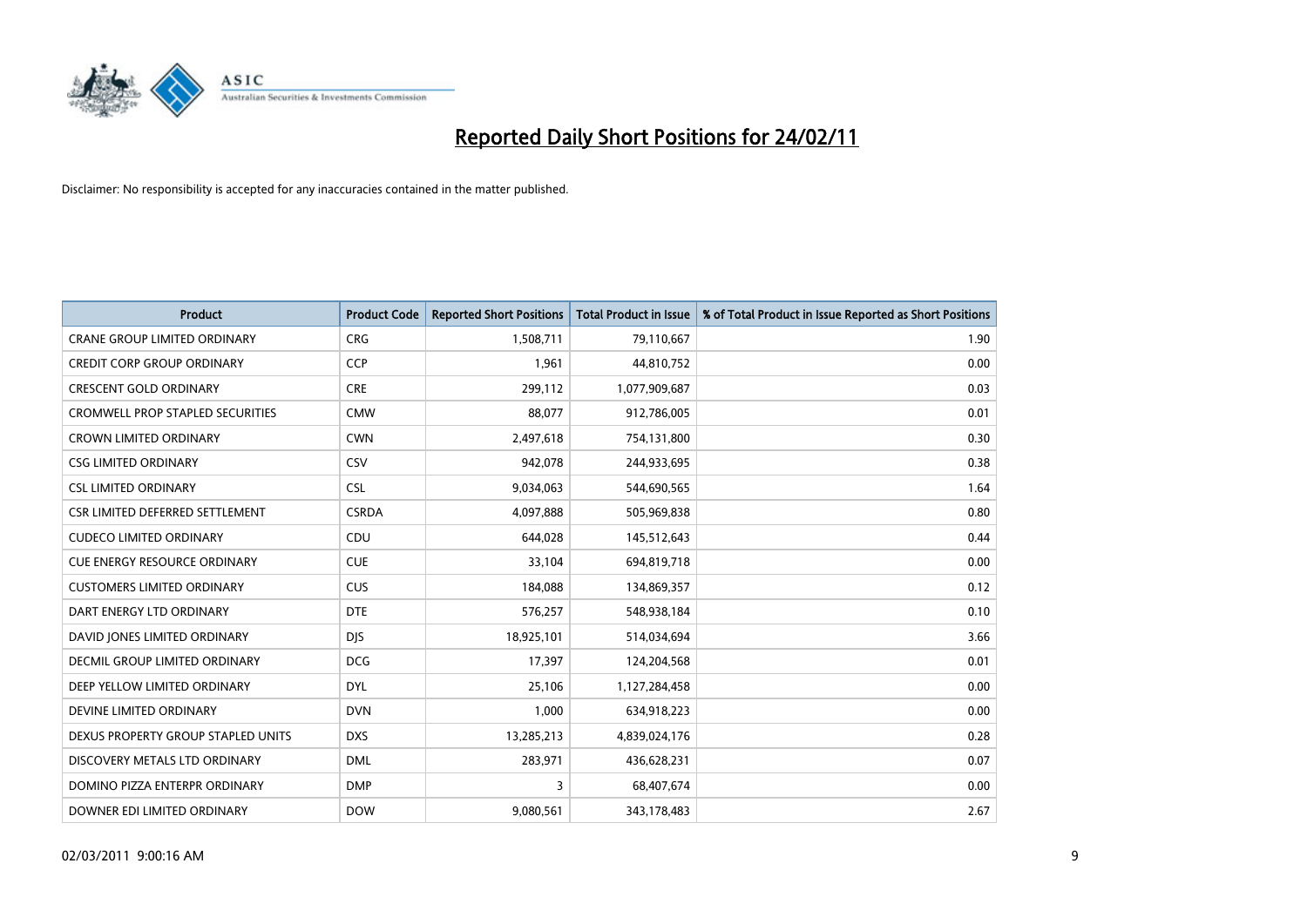

| <b>Product</b>                       | <b>Product Code</b> | <b>Reported Short Positions</b> | <b>Total Product in Issue</b> | % of Total Product in Issue Reported as Short Positions |
|--------------------------------------|---------------------|---------------------------------|-------------------------------|---------------------------------------------------------|
| DRILLSEARCH ENERGY ORDINARY          | <b>DLS</b>          | 17,591                          | 206,808,417                   | 0.01                                                    |
| DUET GROUP STAPLED US PROHIBIT.      | <b>DUE</b>          | 747,414                         | 909,692,991                   | 0.07                                                    |
| DULUXGROUP LIMITED ORDINARY          | <b>DLX</b>          | 2,548,364                       | 367,456,259                   | 0.72                                                    |
| DWS ADVANCED ORDINARY                | <b>DWS</b>          | 600                             | 132,362,763                   | 0.00                                                    |
| DYESOL LIMITED ORDINARY              | <b>DYE</b>          | 24,265                          | 143,546,197                   | 0.02                                                    |
| EASTERN STAR GAS ORDINARY            | ESG                 | 3,749,832                       | 991,567,041                   | 0.37                                                    |
| EDT RETAIL TRUST UNITS               | <b>EDT</b>          | 99,457                          | 4,700,290,868                 | 0.00                                                    |
| <b>ELDERS LIMITED ORDINARY</b>       | <b>ELD</b>          | 19,189,019                      | 448,598,480                   | 4.27                                                    |
| ELDORADO GOLD CORP CDI 1:1           | EAU                 | 142,415                         | 19,905,333                    | 0.73                                                    |
| ELEMENTAL MINERALS ORDINARY          | <b>ELM</b>          | 29,000                          | 152,720,427                   | 0.02                                                    |
| ELEMENTOS LIMITED ORDINARY           | <b>ELT</b>          | 8                               | 56,885,454                    | 0.00                                                    |
| ELIXIR PETROLEUM LTD ORDINARY        | <b>EXR</b>          | 324,400                         | 188,988,472                   | 0.17                                                    |
| <b>EMECO HOLDINGS ORDINARY</b>       | <b>EHL</b>          | 653,686                         | 631,237,586                   | 0.10                                                    |
| <b>ENERGY RESOURCES ORDINARY 'A'</b> | ERA                 | 2,715,028                       | 190,737,934                   | 1.42                                                    |
| <b>ENERGY WORLD CORPOR, ORDINARY</b> | <b>EWC</b>          | 16,895,991                      | 1,561,166,672                 | 1.09                                                    |
| <b>ENGENCO LIMITED ORDINARY</b>      | EGN                 | 668,476                         | 612,679,212                   | 0.11                                                    |
| <b>ENTEK ENERGY LTD ORDINARY</b>     | <b>ETE</b>          | 489,903                         | 287,692,535                   | 0.17                                                    |
| <b>ENTELLECT SOLUTIONS ORDINARY</b>  | <b>ESN</b>          | 464,050                         | 1,740,334,200                 | 0.03                                                    |
| <b>ENVESTRA LIMITED ORDINARY</b>     | <b>ENV</b>          | 1,952,114                       | 1,430,398,609                 | 0.14                                                    |
| EQUATORIAL RES LTD ORDINARY          | EQX                 | 9,493                           | 89,367,922                    | 0.01                                                    |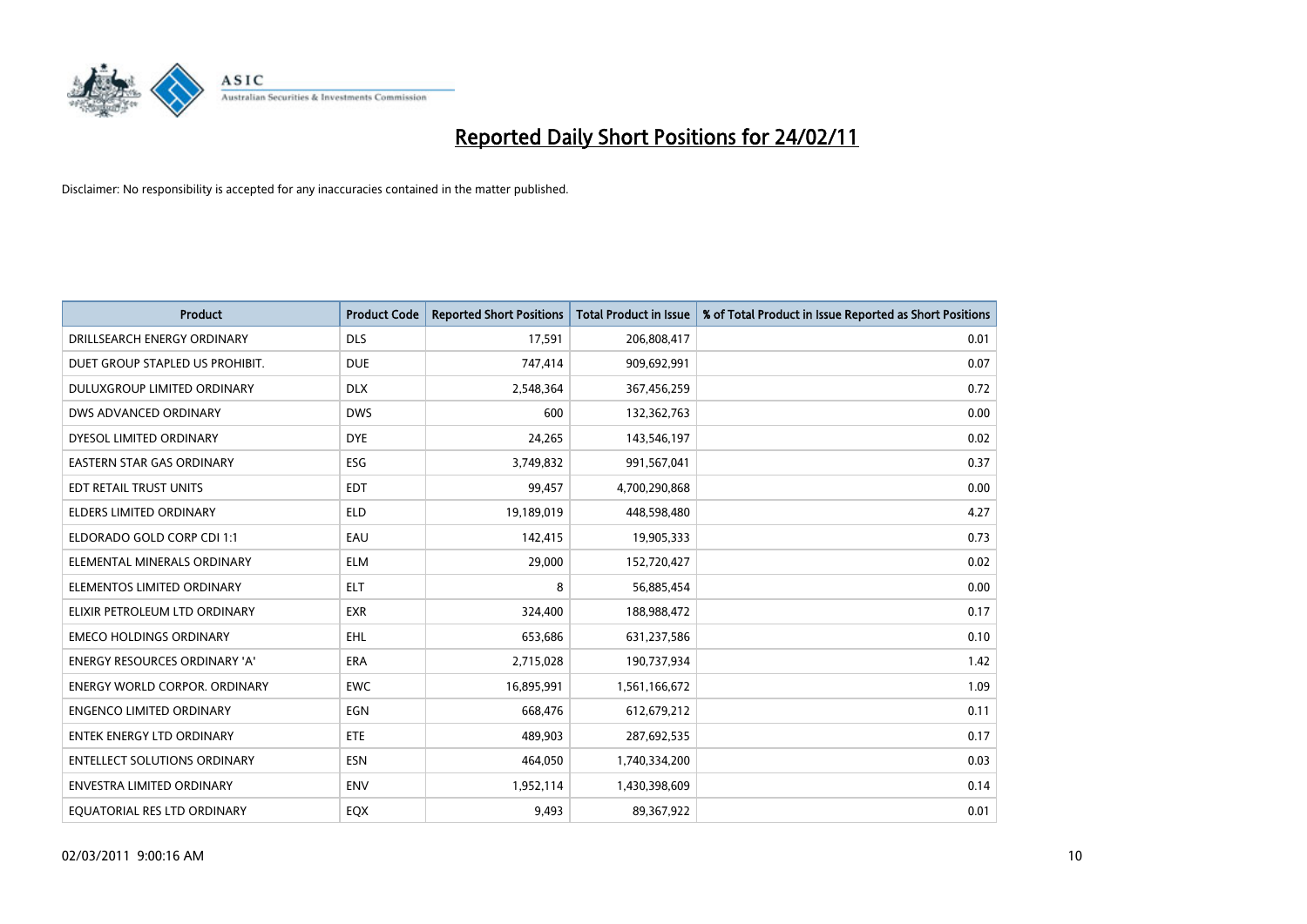

| Product                                   | <b>Product Code</b> | <b>Reported Short Positions</b> | Total Product in Issue | % of Total Product in Issue Reported as Short Positions |
|-------------------------------------------|---------------------|---------------------------------|------------------------|---------------------------------------------------------|
| EQUINOX MINERALS LTD CHESS DEPOSITARY INT | EQN                 | 3,161,107                       | 877,042,919            | 0.35                                                    |
| <b>EVEREST FINANCIAL ORDINARY</b>         | <b>EFG</b>          | 4,300                           | 251,442,316            | 0.00                                                    |
| <b>EXCO RESOURCES LTD ORDINARY</b>        | EXS                 | 31,826                          | 346,494,187            | 0.01                                                    |
| EXTRACT RESOURCES ORDINARY                | <b>EXT</b>          | 237,378                         | 243,552,298            | 0.09                                                    |
| FAIRFAX MEDIA LTD ORDINARY                | <b>FXI</b>          | 321,539,084                     | 2,351,955,725          | 13.65                                                   |
| <b>FANTASTIC HOLDINGS ORDINARY</b>        | <b>FAN</b>          | 3,000                           | 102,739,538            | 0.00                                                    |
| <b>FAR LTD ORDINARY</b>                   | <b>FAR</b>          | 664,906                         | 1,244,439,464          | 0.05                                                    |
| FERRAUS LIMITED ORDINARY                  | <b>FRS</b>          | 534,145                         | 205,700,890            | 0.26                                                    |
| FISHER & PAYKEL APP. ORDINARY             | <b>FPA</b>          | 8,773,970                       | 724,235,162            | 1.21                                                    |
| FISHER & PAYKEL H. ORDINARY               | <b>FPH</b>          | 3,021,584                       | 520,409,135            | 0.58                                                    |
| FKP PROPERTY GROUP STAPLED SECURITIES     | <b>FKP</b>          | 18,666,008                      | 1,174,033,185          | 1.61                                                    |
| FLEETWOOD CORP ORDINARY                   | <b>FWD</b>          | 87,571                          | 57,281,484             | 0.16                                                    |
| FLETCHER BUILDING ORDINARY                | <b>FBU</b>          | 5,438,358                       | 611,250,393            | 0.89                                                    |
| FLEXIGROUP LIMITED ORDINARY               | <b>FXL</b>          | 55,976                          | 275,472,492            | 0.02                                                    |
| <b>FLIGHT CENTRE ORDINARY</b>             | <b>FLT</b>          | 2,757,977                       | 99,798,029             | 2.76                                                    |
| FLINDERS MINES LTD ORDINARY               | <b>FMS</b>          | 21,410,818                      | 1,820,384,571          | 1.17                                                    |
| <b>FOCUS MINERALS LTD ORDINARY</b>        | <b>FML</b>          | 3,330,515                       | 2,865,543,210          | 0.12                                                    |
| FORGE GROUP LIMITED ORDINARY              | FGE                 | 36,108                          | 82,924,014             | 0.05                                                    |
| FORTE ENERGY NL ORDINARY                  | <b>FTE</b>          | 2,958,986                       | 669,756,735            | 0.44                                                    |
| FORTESCUE METALS GRP ORDINARY             | <b>FMG</b>          | 7,204,907                       | 3,112,711,159          | 0.21                                                    |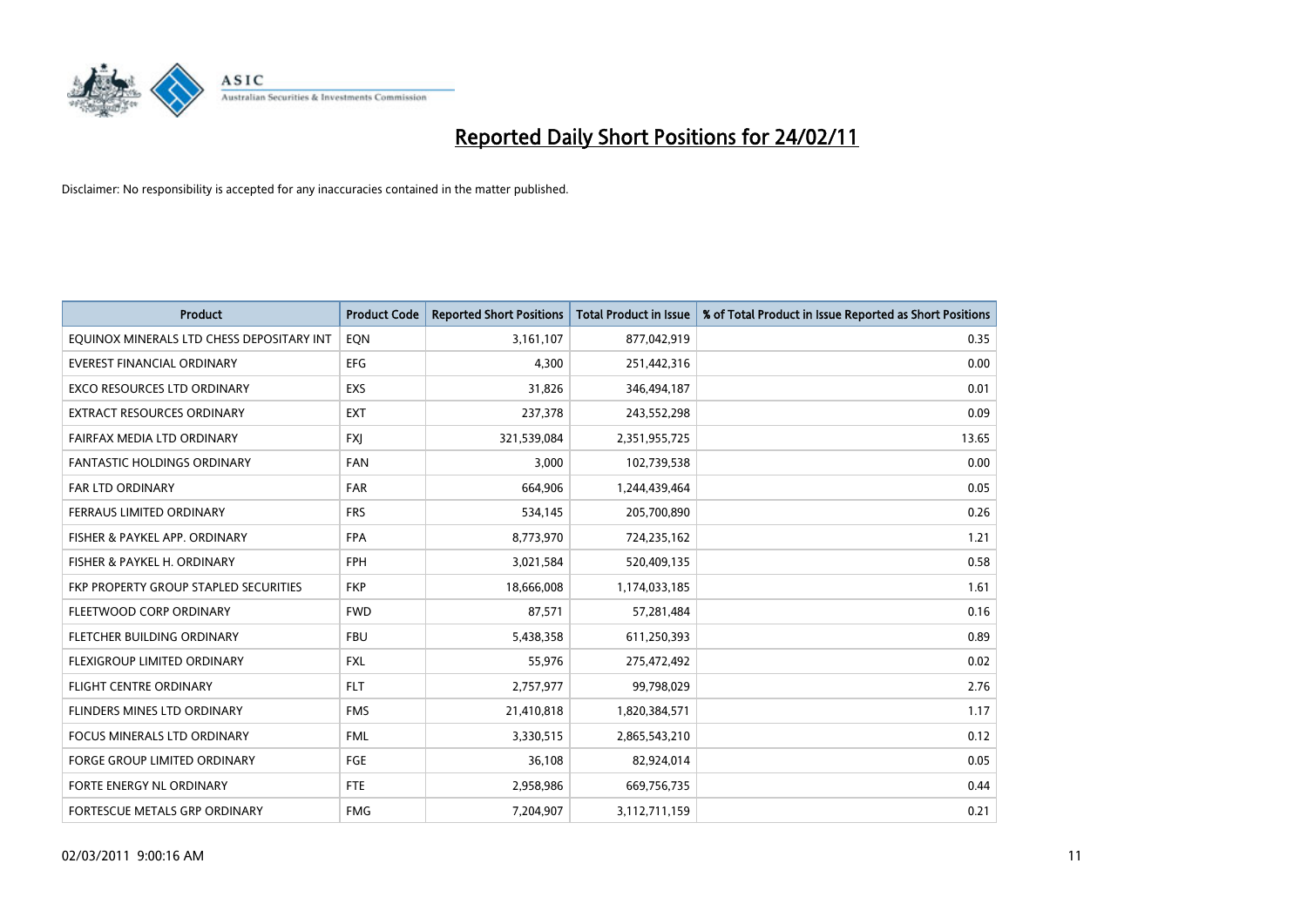

| <b>Product</b>                            | <b>Product Code</b> | <b>Reported Short Positions</b> | <b>Total Product in Issue</b> | % of Total Product in Issue Reported as Short Positions |
|-------------------------------------------|---------------------|---------------------------------|-------------------------------|---------------------------------------------------------|
| <b>FOSTER'S GROUP ORDINARY</b>            | <b>FGL</b>          | 7,551,682                       | 1,935,386,127                 | 0.38                                                    |
| FTD CORPORATION ORDINARY                  | <b>FTD</b>          | 8.088                           | 33,474,593                    | 0.02                                                    |
| <b>FUNTASTIC LIMITED ORDINARY</b>         | <b>FUN</b>          | 322,528                         | 340,997,682                   | 0.09                                                    |
| <b>G.U.D. HOLDINGS ORDINARY</b>           | GUD                 | 141,557                         | 68,426,721                    | 0.21                                                    |
| <b>G8 EDUCATION LIMITED ORDINARY</b>      | <b>GEM</b>          | 947,864                         | 183,304,537                   | 0.51                                                    |
| <b>GALAXY RESOURCES ORDINARY</b>          | <b>GXY</b>          | 587,875                         | 214,236,091                   | 0.27                                                    |
| <b>GEODYNAMICS LIMITED ORDINARY</b>       | GDY                 | 931,061                         | 335,700,525                   | 0.27                                                    |
| <b>GINDALBIE METALS LTD ORDINARY</b>      | <b>GBG</b>          | 9,211,018                       | 935,215,590                   | 0.98                                                    |
| <b>GIRALIA RESOURCES NL ORDINARY</b>      | <b>GIR</b>          | 75,661                          | 183,085,170                   | 0.04                                                    |
| <b>GLOBAL MINING ORDINARY</b>             | <b>GMI</b>          | 8.951                           | 191,820,968                   | 0.00                                                    |
| <b>GLOUCESTER COAL ORDINARY</b>           | <b>GCL</b>          | 253,055                         | 140,447,062                   | 0.18                                                    |
| <b>GME RESOURCES LTD ORDINARY</b>         | <b>GME</b>          | 800                             | 302,352,750                   | 0.00                                                    |
| <b>GOLDEN WEST RESOURCE ORDINARY</b>      | <b>GWR</b>          | 1,617                           | 189,643,817                   | 0.00                                                    |
| <b>GOODMAN FIELDER, ORDINARY</b>          | GFF                 | 26,843,827                      | 1,380,386,438                 | 1.95                                                    |
| <b>GOODMAN GROUP STAPLED US PROHIBIT.</b> | <b>GMG</b>          | 3,696,528                       | 6,893,222,796                 | 0.05                                                    |
| <b>GPT GROUP STAPLED SEC.</b>             | GPT                 | 7,591,228                       | 1,855,529,431                 | 0.40                                                    |
| <b>GRAINCORP LIMITED A CLASS ORDINARY</b> | <b>GNC</b>          | 342,694                         | 198,318,900                   | 0.17                                                    |
| <b>GRANGE RESOURCES. ORDINARY</b>         | <b>GRR</b>          | 1,077,015                       | 1,152,077,403                 | 0.09                                                    |
| <b>GREENCAP LIMITED ORDINARY</b>          | GCG                 |                                 | 262,515,385                   | 0.00                                                    |
| <b>GREENLAND MIN EN LTD ORDINARY</b>      | GGG                 | 1,343,756                       | 310,937,808                   | 0.43                                                    |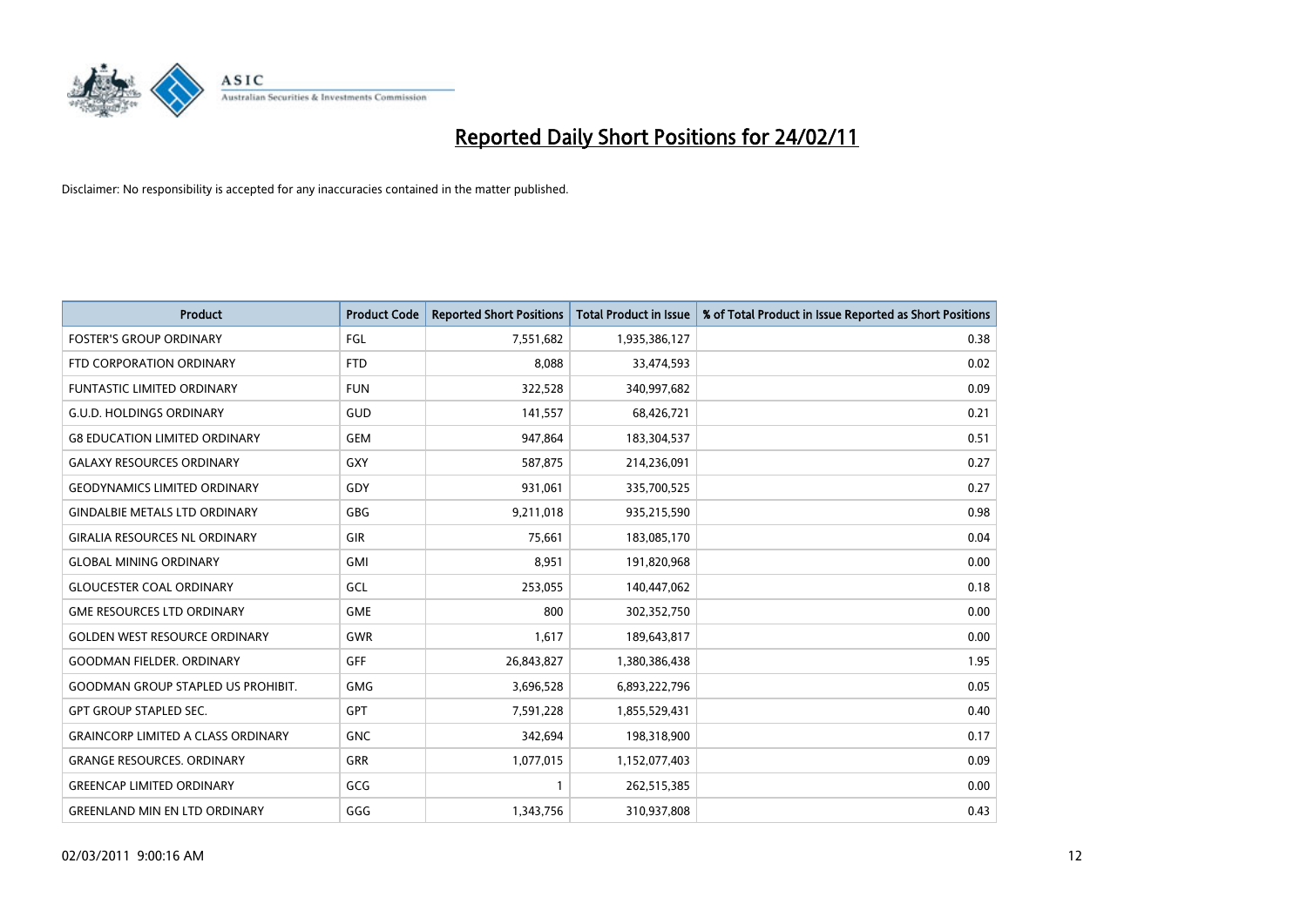

| <b>Product</b>                            | <b>Product Code</b> | <b>Reported Short Positions</b> | <b>Total Product in Issue</b> | % of Total Product in Issue Reported as Short Positions |
|-------------------------------------------|---------------------|---------------------------------|-------------------------------|---------------------------------------------------------|
| <b>GRYPHON MINERALS LTD ORDINARY</b>      | GRY                 | 157,990                         | 292,822,058                   | 0.06                                                    |
| GUINNESS PEAT GROUP. CHESS DEPOSITARY INT | <b>GPG</b>          | 56                              | 292,813,582                   | 0.00                                                    |
| <b>GUIARAT NRE COAL LTD ORDINARY</b>      | <b>GNM</b>          | 230,299                         | 990,948,858                   | 0.02                                                    |
| <b>GUNNS LIMITED ORDINARY</b>             | <b>GNS</b>          | 26,593,214                      | 848,401,559                   | 3.14                                                    |
| <b>GWA GROUP LTD ORDINARY</b>             | <b>GWA</b>          | 4,066,306                       | 301,102,514                   | 1.34                                                    |
| <b>HARVEY NORMAN ORDINARY</b>             | <b>HVN</b>          | 38,594,760                      | 1,062,316,784                 | 3.63                                                    |
| <b>HASTIE GROUP LIMITED ORDINARY</b>      | <b>HST</b>          | 2,560,404                       | 239,781,419                   | 1.06                                                    |
| HASTINGS DIVERSIFIED STAPLED SECURITY     | <b>HDF</b>          | 485,117                         | 520,447,040                   | 0.08                                                    |
| HEARTWARE INT INC CDI 35:1                | <b>HIN</b>          | 272,008                         | 66,059,280                    | 0.41                                                    |
| <b>HENDERSON GROUP CDI 1:1</b>            | <b>HGG</b>          | 4,825,632                       | 554,072,125                   | 0.88                                                    |
| HFA HOLDINGS LIMITED ORDINARY             | <b>HFA</b>          | 2,152,123                       | 469,330,170                   | 0.46                                                    |
| HIGHLANDS PACIFIC ORDINARY                | <b>HIG</b>          | 2,382,804                       | 686,082,148                   | 0.35                                                    |
| HILLCREST LITIGAT, ORDINARY               | <b>HLS</b>          | 1,600,000                       | 76,488,557                    | 2.09                                                    |
| HILLGROVE RES LTD ORDINARY                | <b>HGO</b>          | 228,132                         | 793,698,575                   | 0.02                                                    |
| HILLS HOLDINGS LTD ORDINARY               | <b>HIL</b>          | 1,850,682                       | 248,676,841                   | 0.73                                                    |
| HORIZON OIL LIMITED ORDINARY              | <b>HZN</b>          | 2,825,027                       | 1,130,311,515                 | 0.25                                                    |
| HUNNU COAL LIMITED ORDINARY               | <b>HUN</b>          | 1,037,828                       | 182,565,002                   | 0.57                                                    |
| ICON ENERGY LIMITED ORDINARY              | <b>ICN</b>          | 303,636                         | 469,301,394                   | 0.06                                                    |
| <b>IINET LIMITED ORDINARY</b>             | <b>IIN</b>          | 1,110,986                       | 152,160,119                   | 0.72                                                    |
| ILUKA RESOURCES ORDINARY                  | ILU                 | 3,491,981                       | 418,700,517                   | 0.83                                                    |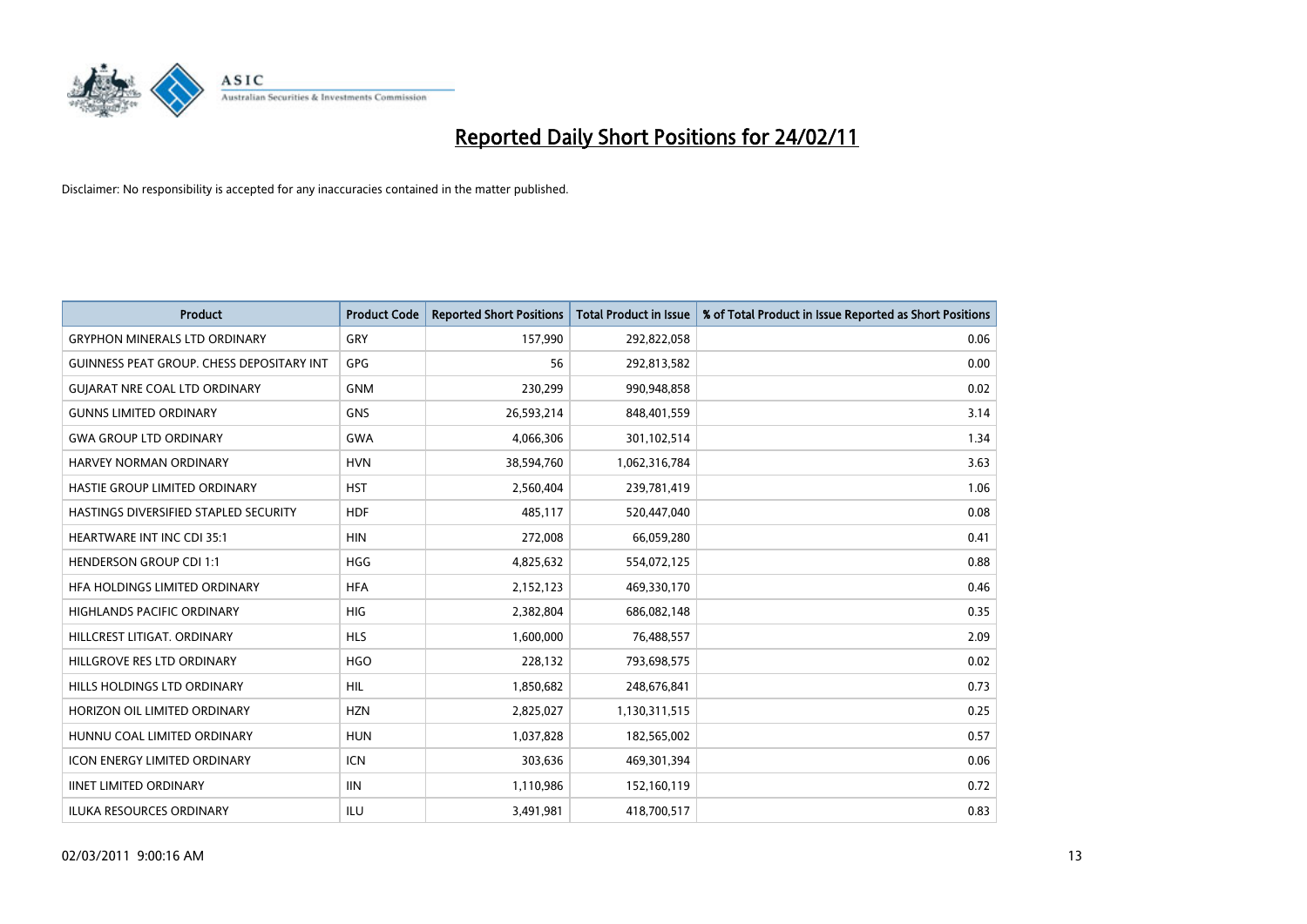

| <b>Product</b>                       | <b>Product Code</b> | <b>Reported Short Positions</b> | <b>Total Product in Issue</b> | % of Total Product in Issue Reported as Short Positions |
|--------------------------------------|---------------------|---------------------------------|-------------------------------|---------------------------------------------------------|
| <b>IMDEX LIMITED ORDINARY</b>        | <b>IMD</b>          | 12,260                          | 197,942,297                   | 0.01                                                    |
| IMF (AUSTRALIA) LTD ORDINARY         | <b>IMF</b>          | 396,844                         | 122,496,819                   | 0.32                                                    |
| <b>IMX RESOURCES LTD ORDINARY</b>    | <b>IXR</b>          | 20,000                          | 262,612,803                   | 0.01                                                    |
| <b>INCITEC PIVOT ORDINARY</b>        | <b>IPL</b>          | 1,746,442                       | 1,628,730,107                 | 0.10                                                    |
| <b>INDAGO RESOURCES LTD ORDINARY</b> | IDG                 | 8,179                           | 6,933,274                     | 0.12                                                    |
| <b>INDEPENDENCE GROUP ORDINARY</b>   | <b>IGO</b>          | 1,528,325                       | 138,777,305                   | 1.10                                                    |
| <b>INDOPHIL RESOURCES ORDINARY</b>   | <b>IRN</b>          | 367,168                         | 471,445,763                   | 0.07                                                    |
| <b>INDUSTREA LIMITED ORDINARY</b>    | IDL                 | 580,542                         | 363,878,295                   | 0.15                                                    |
| INFIGEN ENERGY STAPLED SECURITIES    | <b>IFN</b>          | 6,500,114                       | 761,222,569                   | 0.85                                                    |
| ING INDUSTRIAL FUND UNITS            | <b>IIF</b>          | 5,399,335                       | 2,592,249,647                 | 0.22                                                    |
| ING OFFICE FUND STAPLED SECURITIES   | <b>IOF</b>          | 14,044,008                      | 2,729,071,212                 | 0.50                                                    |
| ING RE COM GROUP STAPLED SECURITIES  | <b>ILF</b>          | 9.075                           | 441,029,194                   | 0.00                                                    |
| <b>INSURANCE AUSTRALIA ORDINARY</b>  | IAG                 | 7,761,988                       | 2,079,034,021                 | 0.36                                                    |
| INTEGRA MINING LTD, ORDINARY         | <b>IGR</b>          | 9,157,052                       | 757,942,394                   | 1.20                                                    |
| INTER COAL HOLD LTD ORDINARY         | ICL                 | 507,014                         | 316,342,835                   | 0.15                                                    |
| <b>INTREPID MINES ORDINARY</b>       | <b>IAU</b>          | 1,390,411                       | 520,297,703                   | 0.28                                                    |
| <b>INVOCARE LIMITED ORDINARY</b>     | <b>IVC</b>          | 286,779                         | 102,421,288                   | 0.28                                                    |
| <b>IOOF HOLDINGS LTD ORDINARY</b>    | <b>IFL</b>          | 1,402,378                       | 229,794,395                   | 0.60                                                    |
| <b>IRESS MARKET TECH. ORDINARY</b>   | <b>IRE</b>          | 1,729,419                       | 126,018,142                   | 1.37                                                    |
| <b>IRON ORE HOLDINGS ORDINARY</b>    | <b>IOH</b>          | 190,486                         | 137,729,477                   | 0.14                                                    |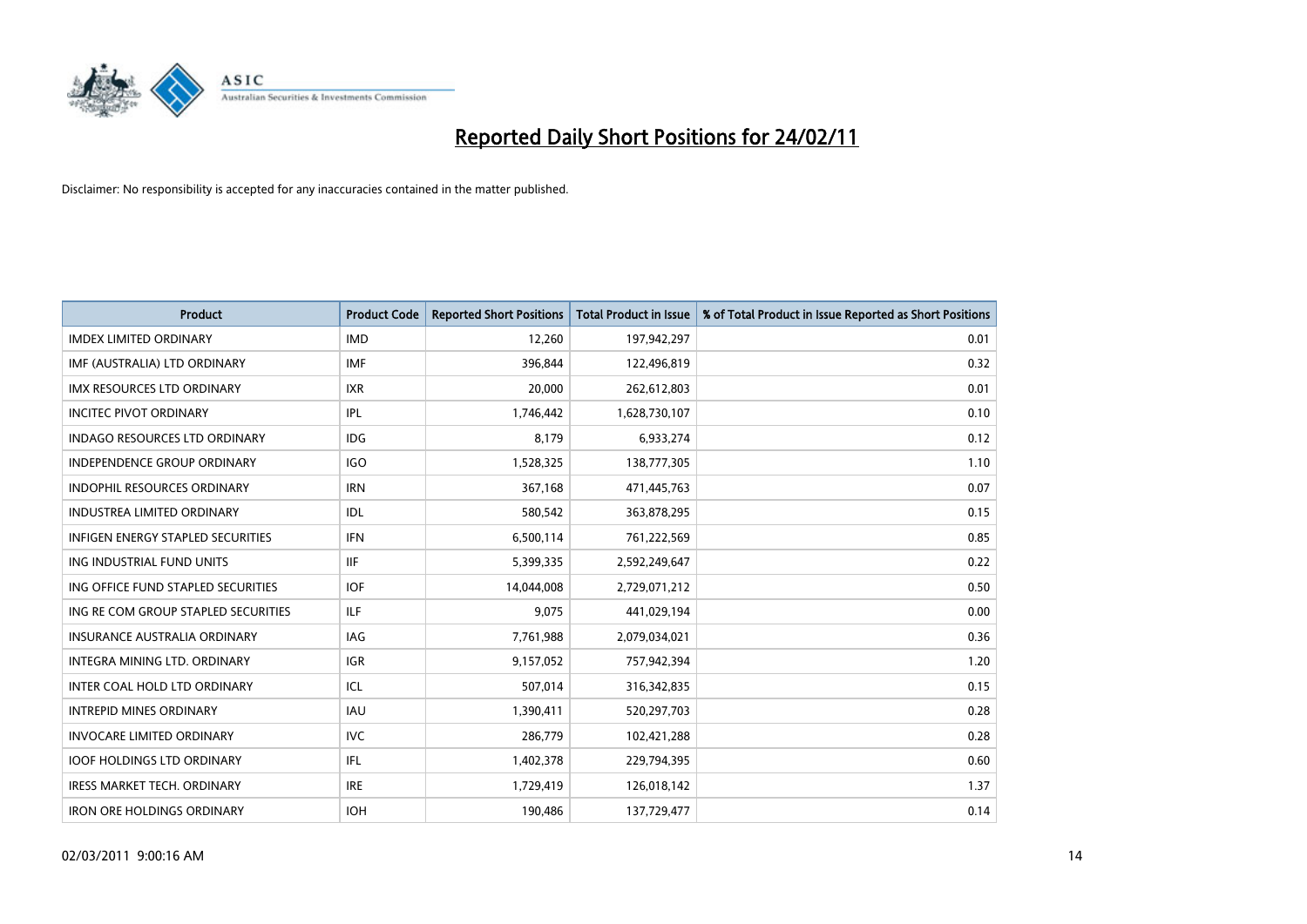

| <b>Product</b>                            | <b>Product Code</b> | <b>Reported Short Positions</b> | Total Product in Issue | % of Total Product in Issue Reported as Short Positions |
|-------------------------------------------|---------------------|---------------------------------|------------------------|---------------------------------------------------------|
| ISHARES GLB CONSSTA CDI 1:1               | X                   | 639                             | 4,750,000              | 0.01                                                    |
| ISHARES GLOBAL 100 CDI 1:1                | <b>IOO</b>          | 93                              | 10,600,000             | 0.00                                                    |
| ISHARES S&P 500 CDI 1:1                   | <b>IVV</b>          | 49,227                          | 116,350,000            | 0.04                                                    |
| ISHARES S&P HIGH DIV ISHARES S&P HIGH DIV | <b>IHD</b>          | 4,040                           | 1,700,000              | 0.24                                                    |
| ISHARES SMALL ORDS ISHARES SMALL ORDS     | <b>ISO</b>          | 44.000                          | 5,400,000              | 0.81                                                    |
| <b>ISOFT GROUP LIMITED ORDINARY</b>       | <b>ISF</b>          | 7,256,605                       | 1,070,595,874          | 0.67                                                    |
| <b>IVANHOE AUSTRALIA ORDINARY</b>         | <b>IVA</b>          | 181,051                         | 418.410.103            | 0.05                                                    |
| <b>JABIRU METALS LTD ORDINARY</b>         | <b>JML</b>          | 417,984                         | 553,304,180            | 0.07                                                    |
| JAMES HARDIE INDUST CHESS DEPOSITARY INT  | <b>JHX</b>          | 15,184,966                      | 436,128,074            | 3.48                                                    |
| <b>IAMESON RESOURCES ORDINARY</b>         | <b>JAL</b>          | 1,600,000                       | 95,828,865             | 1.67                                                    |
| <b>JB HI-FI LIMITED ORDINARY</b>          | <b>IBH</b>          | 9,982,640                       | 109,325,145            | 9.12                                                    |
| <b>KAGARA LTD ORDINARY</b>                | KZL                 | 4,687,230                       | 707,789,717            | 0.67                                                    |
| KANGAROO RES LTD ORDINARY                 | <b>KRL</b>          | 600.000                         | 1,119,430,012          | 0.05                                                    |
| KAROON GAS AUSTRALIA ORDINARY             | <b>KAR</b>          | 1,072,098                       | 217,620,769            | 0.49                                                    |
| KATHMANDU HOLD LTD ORDINARY               | <b>KMD</b>          | 659,550                         | 200,000,000            | 0.33                                                    |
| <b>KENTOR GOLD LIMITED ORDINARY</b>       | KGL                 | 364,482                         | 1,061,592,950          | 0.03                                                    |
| <b>KEYBRIDGE CAPITAL ORDINARY</b>         | <b>KBC</b>          | 5,999                           | 172,070,564            | 0.00                                                    |
| KIMBERLEY METALS LTD ORDINARY             | KBL                 | 2,609                           | 161,976,319            | 0.00                                                    |
| KINGSGATE CONSOLID. ORDINARY              | <b>KCN</b>          | 851,385                         | 134,872,337            | 0.61                                                    |
| KINGSROSE MINING LTD ORDINARY             | <b>KRM</b>          | 105,378                         | 255,322,488            | 0.04                                                    |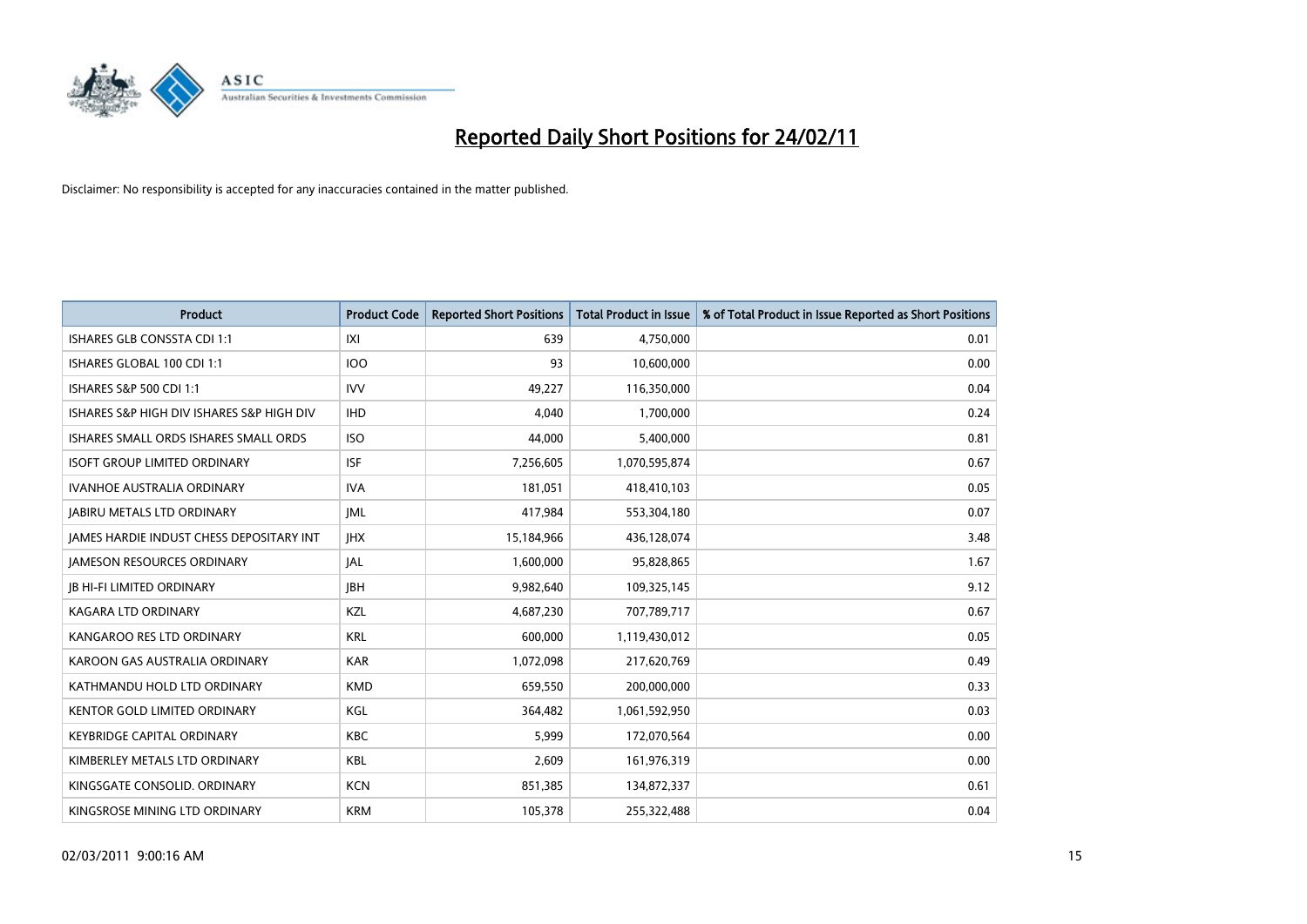

| <b>Product</b>                        | <b>Product Code</b> | <b>Reported Short Positions</b> | Total Product in Issue | % of Total Product in Issue Reported as Short Positions |
|---------------------------------------|---------------------|---------------------------------|------------------------|---------------------------------------------------------|
| LEIGHTON HOLDINGS ORDINARY            | LEI                 | 7,641,719                       | 302,244,299            | 2.53                                                    |
| LEND LEASE GROUP UNIT/ORD STAPLED     | LLC                 | 1,359,606                       | 565,558,754            | 0.25                                                    |
| LINC ENERGY LTD ORDINARY              | <b>LNC</b>          | 5,869,343                       | 503,418,900            | 1.18                                                    |
| LIQUEFIED NATURAL ORDINARY            | <b>LNG</b>          | 575,983                         | 214,099,015            | 0.27                                                    |
| <b>LYNAS CORPORATION ORDINARY</b>     | <b>LYC</b>          | 62,514,038                      | 1,662,499,093          | 3.75                                                    |
| M2 TELECOMMUNICATION ORDINARY         | <b>MTU</b>          | 12,498                          | 122,855,336            | 0.01                                                    |
| MACARTHUR COAL ORDINARY               | <b>MCC</b>          | 1,898,283                       | 299,476,903            | 0.63                                                    |
| <b>MACMAHON HOLDINGS ORDINARY</b>     | <b>MAH</b>          | 4,916,189                       | 733,711,705            | 0.65                                                    |
| MACO ATLAS ROADS GRP ORDINARY STAPLED | <b>MQA</b>          | 3,685,688                       | 452,345,907            | 0.80                                                    |
| MACOUARIE GROUP LTD ORDINARY          | MQG                 | 2,930,411                       | 346,803,580            | 0.83                                                    |
| MAGMA METALS LTD. ORDINARY            | <b>MMW</b>          | 17,500                          | 195,605,923            | 0.01                                                    |
| MANTRA RESOURCES ORDINARY             | <b>MRU</b>          | 31,914                          | 134,465,075            | 0.02                                                    |
| MAP GROUP STAPLED US PROHIBIT.        | <b>MAP</b>          | 3,946,496                       | 1,861,210,782          | 0.21                                                    |
| MARYBOROUGH SUGAR ORDINARY            | <b>MSF</b>          | 7,542                           | 69,029,013             | 0.01                                                    |
| MATRIX C & E LTD ORDINARY             | <b>MCE</b>          | 7,485                           | 72,964,098             | 0.01                                                    |
| MCMILLAN SHAKESPEARE ORDINARY         | <b>MMS</b>          | 52,322                          | 67,998,560             | 0.07                                                    |
| <b>MCPHERSON'S LTD ORDINARY</b>       | <b>MCP</b>          | 32,700                          | 71,651,758             | 0.04                                                    |
| MEDUSA MINING LTD ORDINARY            | <b>MML</b>          | 1,350,500                       | 188,233,911            | 0.73                                                    |
| MELBOURNE IT LIMITED ORDINARY         | <b>MLB</b>          | 142,142                         | 80,043,955             | 0.18                                                    |
| MEO AUSTRALIA LTD ORDINARY            | <b>MEO</b>          | 3,620,787                       | 539,913,260            | 0.66                                                    |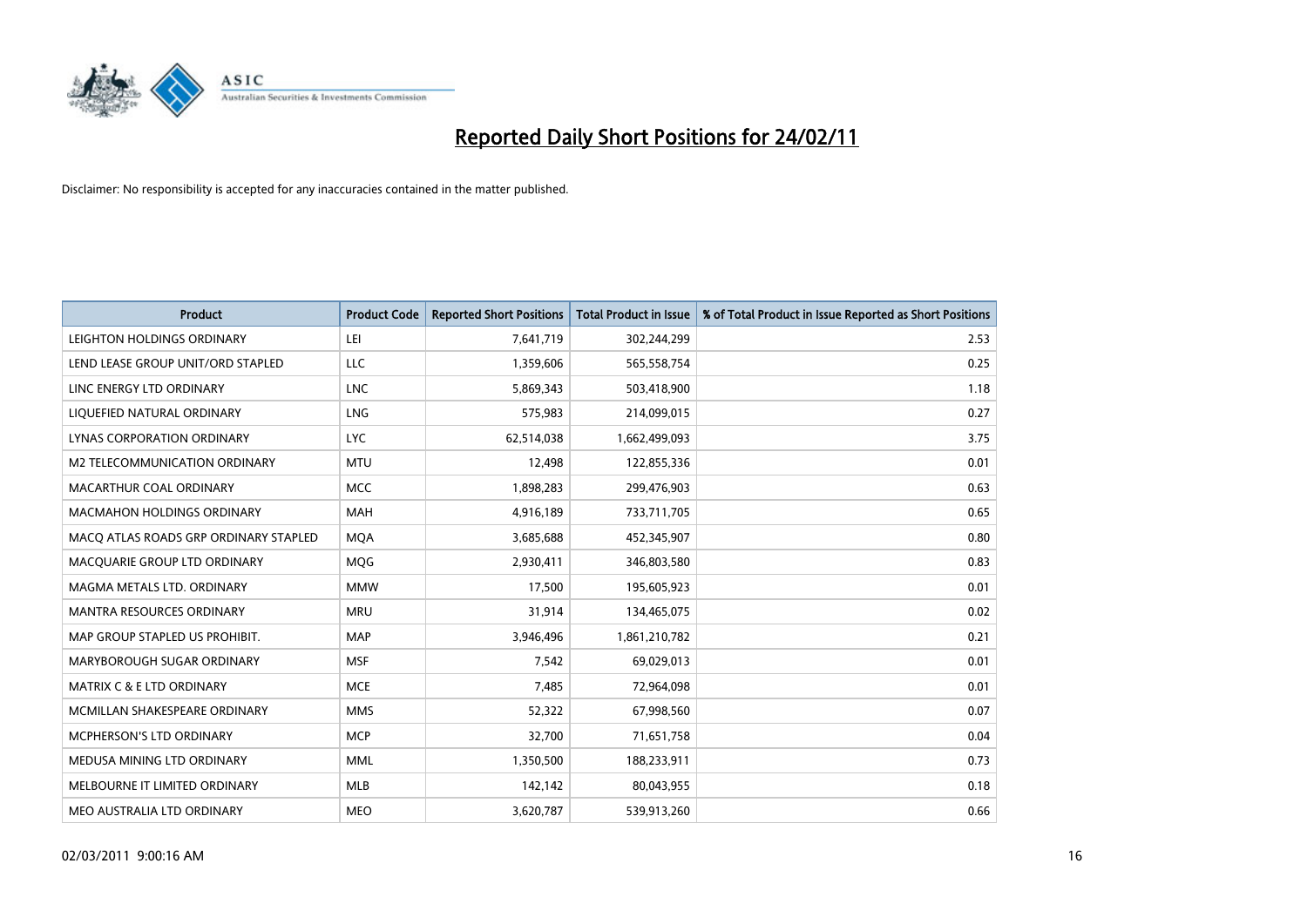

| Product                           | <b>Product Code</b> | <b>Reported Short Positions</b> | <b>Total Product in Issue</b> | % of Total Product in Issue Reported as Short Positions |
|-----------------------------------|---------------------|---------------------------------|-------------------------------|---------------------------------------------------------|
| <b>MERMAID MARINE ORDINARY</b>    | <b>MRM</b>          | 742,759                         | 213,763,662                   | 0.34                                                    |
| MESOBLAST LIMITED ORDINARY        | <b>MSB</b>          | 393,790                         | 277,937,562                   | 0.13                                                    |
| METALS X LIMITED ORDINARY         | <b>MLX</b>          | 326,940                         | 1,365,661,782                 | 0.03                                                    |
| METCASH LIMITED ORDINARY          | <b>MTS</b>          | 20,529,531                      | 768,804,339                   | 2.63                                                    |
| METGASCO LIMITED ORDINARY         | <b>MEL</b>          | 249,447                         | 252,460,972                   | 0.10                                                    |
| MICLYN EXP OFFSHR ORDINARY        | <b>MIO</b>          | 143,498                         | 271,700,000                   | 0.05                                                    |
| MILTON CORPORATION ORDINARY       | <b>MLT</b>          | 100                             | 123,325,655                   | 0.00                                                    |
| MINARA RESOURCES ORDINARY         | <b>MRE</b>          | 7,381,813                       | 1,167,783,517                 | 0.62                                                    |
| MINCOR RESOURCES NL ORDINARY      | <b>MCR</b>          | 608,396                         | 200,608,804                   | 0.31                                                    |
| MINEMAKERS LIMITED ORDINARY       | <b>MAK</b>          | 269,127                         | 227,003,950                   | 0.12                                                    |
| MINERAL DEPOSITS ORDINARY         | <b>MDL</b>          | 264,254                         | 60,768,582                    | 0.44                                                    |
| MINERAL RESOURCES, ORDINARY       | <b>MIN</b>          | 360,360                         | 168,812,735                   | 0.23                                                    |
| MIRABELA NICKEL LTD ORDINARY      | <b>MBN</b>          | 7,619,789                       | 491,561,237                   | 1.54                                                    |
| MIRVAC GROUP STAPLED SECURITIES   | <b>MGR</b>          | 3,259,693                       | 3,415,819,357                 | 0.09                                                    |
| MOLOPO ENERGY LTD ORDINARY        | <b>MPO</b>          | 1,183,904                       | 250,972,584                   | 0.47                                                    |
| MOLY MINES LIMITED ORDINARY       | <b>MOL</b>          | 16,166                          | 365,893,989                   | 0.00                                                    |
| MONADELPHOUS GROUP ORDINARY       | <b>MND</b>          | 427,687                         | 87,576,827                    | 0.48                                                    |
| MORTGAGE CHOICE LTD ORDINARY      | <b>MOC</b>          | 1,514                           | 119,948,255                   | 0.00                                                    |
| <b>MOUNT GIBSON IRON ORDINARY</b> | <b>MGX</b>          | 4,921,337                       | 1,082,570,693                 | 0.45                                                    |
| MULTIPLEX SITES SITES             | <b>MXUPA</b>        | 45                              | 4,500,000                     | 0.00                                                    |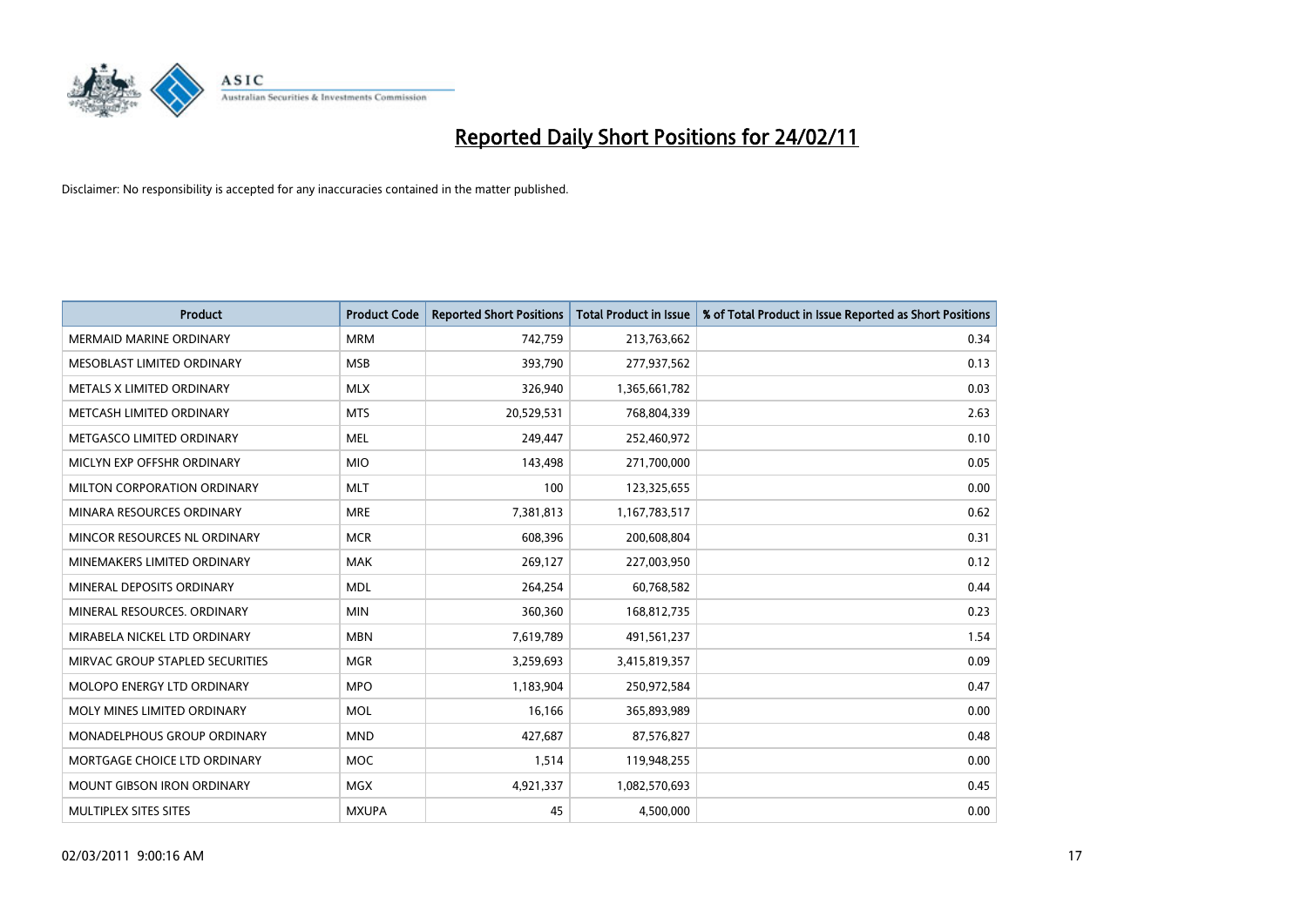

| <b>Product</b>                          | <b>Product Code</b> | <b>Reported Short Positions</b> | <b>Total Product in Issue</b> | % of Total Product in Issue Reported as Short Positions |
|-----------------------------------------|---------------------|---------------------------------|-------------------------------|---------------------------------------------------------|
| MURCHISON METALS LTD ORDINARY           | <b>MMX</b>          | 12,067,021                      | 435,884,268                   | 2.76                                                    |
| MYER HOLDINGS LTD ORDINARY              | <b>MYR</b>          | 11,800,767                      | 582,297,884                   | 2.01                                                    |
| <b>MYSTATE LIMITED ORDINARY</b>         | <b>MYS</b>          | 1,400                           | 67,439,158                    | 0.00                                                    |
| NAMOI COTTON CO-OP CO-OPERATIVE CAP.UNT | <b>NAM</b>          | 205,227                         | 96,978,836                    | 0.21                                                    |
| NATIONAL AUST. BANK ORDINARY            | <b>NAB</b>          | 7,747,486                       | 2,169,575,514                 | 0.33                                                    |
| NATURAL FUEL LIMITED ORDINARY           | <b>NFL</b>          | 1                               | 721,912                       | 0.00                                                    |
| NAVITAS LIMITED ORDINARY                | <b>NVT</b>          | 1,270,496                       | 369,358,564                   | 0.32                                                    |
| NEPTUNE MARINE ORDINARY                 | <b>NMS</b>          | 1,937,149                       | 442,352,382                   | 0.43                                                    |
| NEW GUINEA ENERGY ORDINARY              | <b>NGE</b>          | 9,024                           | 846,541,193                   | 0.00                                                    |
| NEW HOPE CORPORATION ORDINARY           | <b>NHC</b>          | 695,726                         | 830,230,549                   | 0.09                                                    |
| NEWCREST MINING ORDINARY                | <b>NCM</b>          | 2,665,611                       | 765,173,287                   | 0.33                                                    |
| NEWS CORP A NON-VOTING CDI              | <b>NWSLV</b>        | 94,271                          | 1,829,192,100                 | 0.01                                                    |
| NEWS CORP B VOTING CDI                  | <b>NWS</b>          | 6,903,064                       | 798,520,953                   | 0.87                                                    |
| NEXBIS LIMITED ORDINARY                 | <b>NBS</b>          | 63,733                          | 798,356,704                   | 0.01                                                    |
| NEXUS ENERGY LIMITED ORDINARY           | <b>NXS</b>          | 20,691,912                      | 1,020,257,304                 | 2.03                                                    |
| NIB HOLDINGS LIMITED ORDINARY           | <b>NHF</b>          | 4.911                           | 466,765,752                   | 0.00                                                    |
| NICK SCALI LIMITED ORDINARY             | <b>NCK</b>          | 35,846                          | 81,000,000                    | 0.04                                                    |
| NIDO PETROLEUM ORDINARY                 | <b>NDO</b>          | 1,739,162                       | 1,353,627,921                 | 0.12                                                    |
| NKWE PLATINUM 10C US COMMON             | <b>NKP</b>          | 240,577                         | 559,651,184                   | 0.05                                                    |
| NOBLE MINERAL RES ORDINARY              | <b>NMG</b>          | 435,870                         | 380,667,944                   | 0.12                                                    |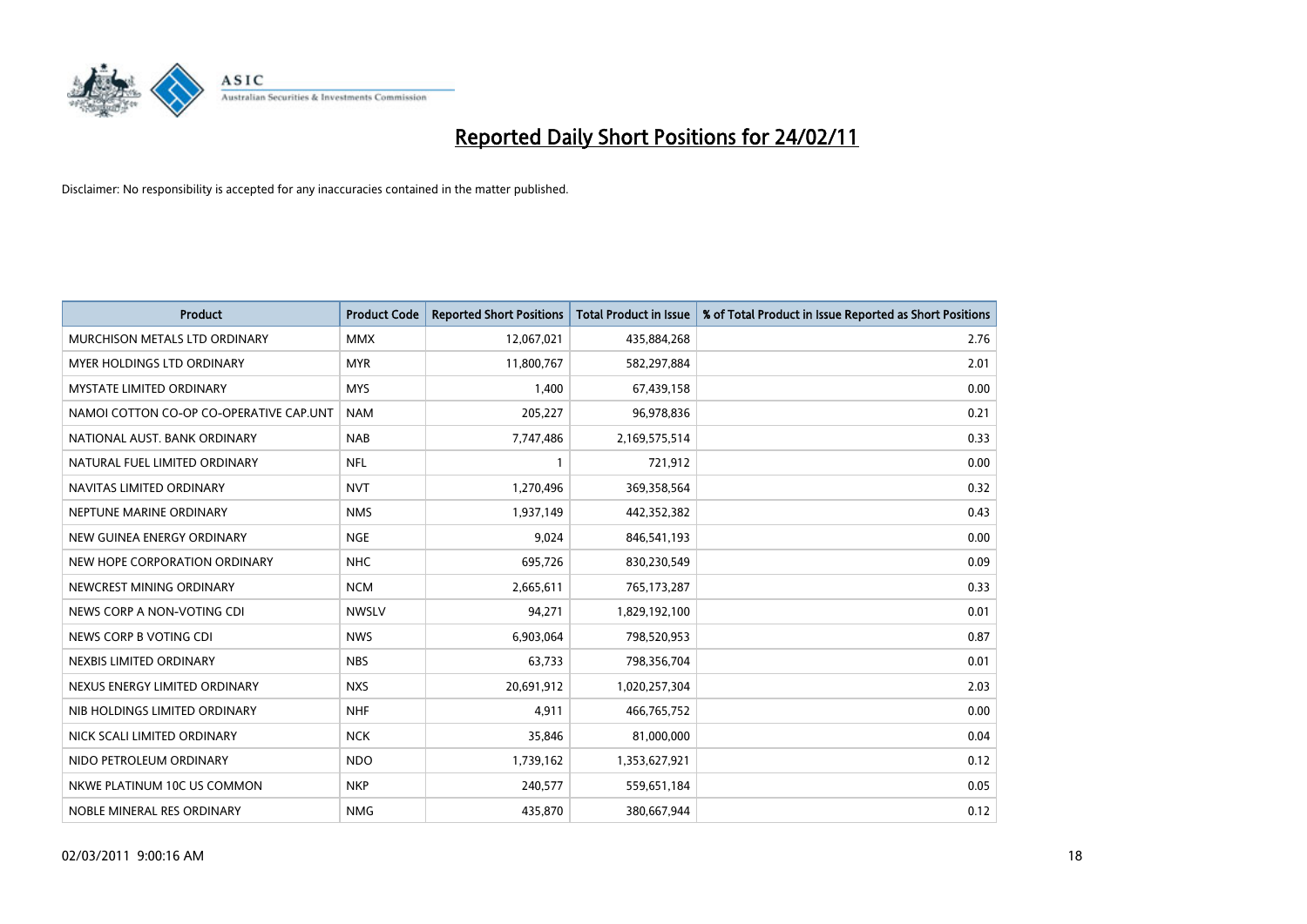

| Product                               | <b>Product Code</b> | <b>Reported Short Positions</b> | <b>Total Product in Issue</b> | % of Total Product in Issue Reported as Short Positions |
|---------------------------------------|---------------------|---------------------------------|-------------------------------|---------------------------------------------------------|
| NORTHERN CREST ORDINARY               | <b>NOC</b>          | 24,345                          | 116,074,781                   | 0.02                                                    |
| NORTHERN ENERGY CORP ORDINARY         | <b>NEC</b>          | 95,264                          | 128,420,838                   | 0.07                                                    |
| NORTHERN IRON LTD ORDINARY            | <b>NFE</b>          | 1,363,459                       | 336,084,863                   | 0.41                                                    |
| NORTHERN MIN LTD ORDINARY             | <b>NTU</b>          | 97,075                          | 163,674,536                   | 0.06                                                    |
| NRW HOLDINGS LIMITED ORDINARY         | <b>NWH</b>          | 241,852                         | 251,223,000                   | 0.10                                                    |
| NUCOAL RESOURCES NL ORDINARY          | <b>NCR</b>          | 1,085,786                       | 434,612,580                   | 0.25                                                    |
| NUFARM LIMITED ORDINARY               | <b>NUF</b>          | 5,451,637                       | 261,833,005                   | 2.06                                                    |
| NUPLEX INDUSTRIES ORDINARY            | <b>NPX</b>          | 107,106                         | 195,060,783                   | 0.05                                                    |
| NYOTA MINERALS LTD ORDINARY           | <b>NYO</b>          | 67,225                          | 477,948,263                   | 0.01                                                    |
| OAKTON LIMITED ORDINARY               | <b>OKN</b>          | 642,386                         | 93,674,235                    | 0.69                                                    |
| OCEANAGOLD CORP. CHESS DEPOSITARY INT | <b>OGC</b>          | 1,103,923                       | 262,062,610                   | 0.42                                                    |
| OCEANIA CAPITAL LTD ORDINARY          | <b>OCP</b>          | 2,500                           | 91,921,295                    | 0.00                                                    |
| OIL SEARCH LTD ORDINARY               | OSH                 | 7,057,055                       | 1,312,888,303                 | 0.51                                                    |
| OM HOLDINGS LIMITED ORDINARY          | <b>OMH</b>          | 5,070,761                       | 503,085,150                   | 0.99                                                    |
| <b>ONESTEEL LIMITED ORDINARY</b>      | OST                 | 9,489,784                       | 1,334,723,421                 | 0.68                                                    |
| ORICA LIMITED ORDINARY                | ORI                 | 1,465,682                       | 363,223,767                   | 0.39                                                    |
| ORIGIN ENERGY ORDINARY                | <b>ORG</b>          | 4,727,515                       | 884,910,512                   | 0.52                                                    |
| OROCOBRE LIMITED ORDINARY             | <b>ORE</b>          | 288,557                         | 95,854,894                    | 0.30                                                    |
| OROTONGROUP LIMITED ORDINARY          | <b>ORL</b>          | 6,819                           | 40,880,902                    | 0.02                                                    |
| OTTO ENERGY LIMITED ORDINARY          | <b>OEL</b>          | 114,204                         | 1,134,540,071                 | 0.01                                                    |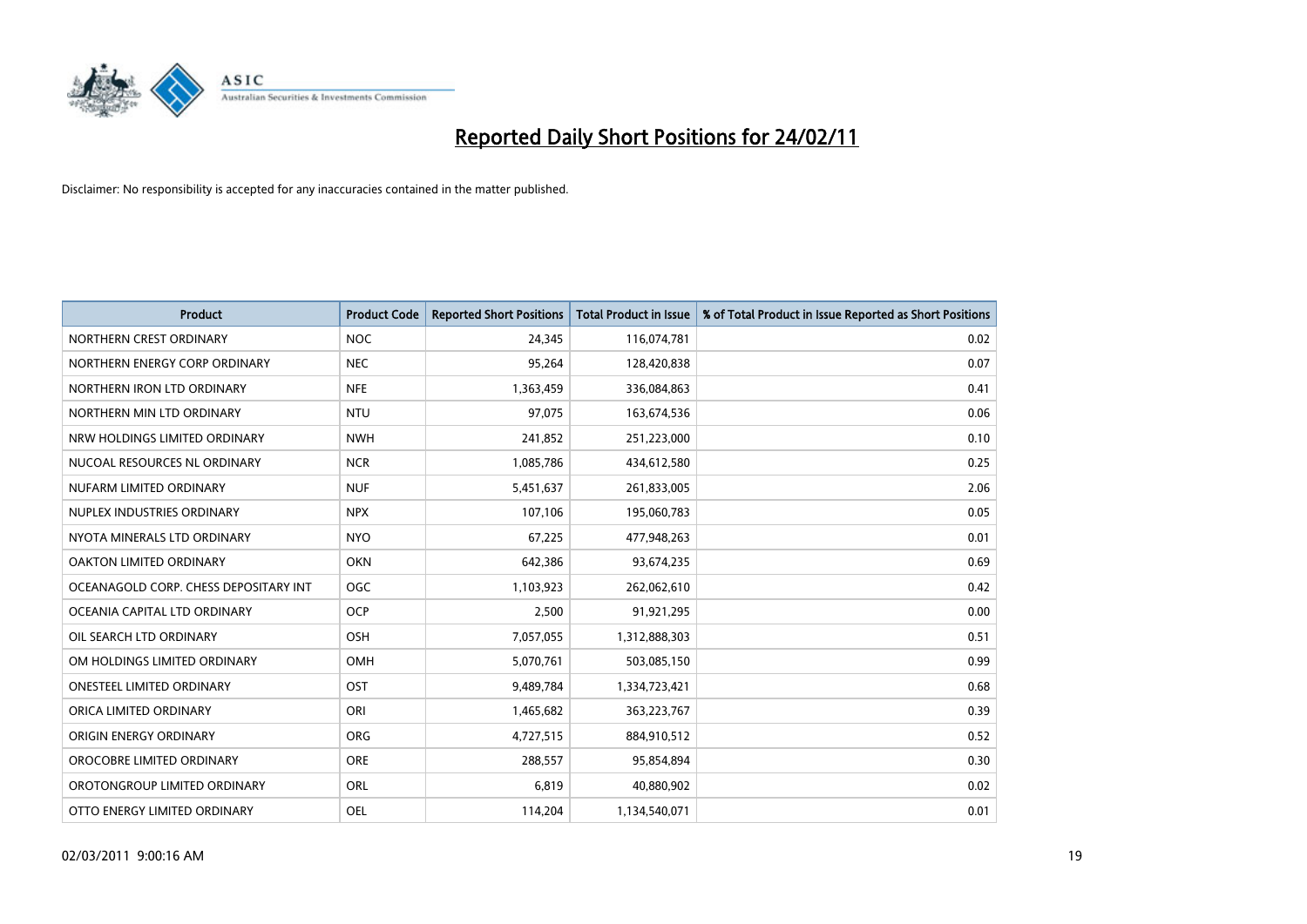

| <b>Product</b>                | <b>Product Code</b> | <b>Reported Short Positions</b> | <b>Total Product in Issue</b> | % of Total Product in Issue Reported as Short Positions |
|-------------------------------|---------------------|---------------------------------|-------------------------------|---------------------------------------------------------|
| OZ MINERALS ORDINARY          | OZL                 | 25,351,316                      | 3,238,546,504                 | 0.77                                                    |
| PACIFIC BRANDS ORDINARY       | <b>PBG</b>          | 4,479,086                       | 931,386,248                   | 0.49                                                    |
| PALADIN ENERGY LTD ORDINARY   | <b>PDN</b>          | 18,393,656                      | 777,455,983                   | 2.37                                                    |
| PAN PACIFIC PETROL. ORDINARY  | PPP                 | 242,029                         | 588,612,110                   | 0.04                                                    |
| PANAUST LIMITED ORDINARY      | <b>PNA</b>          | 10,334,758                      | 2,963,456,676                 | 0.34                                                    |
| PANORAMIC RESOURCES ORDINARY  | PAN                 | 1,241,640                       | 207,050,710                   | 0.59                                                    |
| PAPERLINX LIMITED ORDINARY    | <b>PPX</b>          | 27,106,020                      | 603,580,761                   | 4.50                                                    |
| PATTIES FOODS LTD ORDINARY    | PFL                 |                                 | 138,908,853                   | 0.00                                                    |
| PEET LIMITED ORDINARY         | <b>PPC</b>          | 101,110                         | 302,965,804                   | 0.03                                                    |
| PENINSULA ENERGY LTD ORDINARY | <b>PEN</b>          | 970,065                         | 2,065,138,440                 | 0.04                                                    |
| PERILYA LIMITED ORDINARY      | PEM                 | 1,538,345                       | 526,075,563                   | 0.29                                                    |
| PERPETUAL LIMITED ORDINARY    | PPT                 | 2,147,033                       | 44,140,166                    | 4.86                                                    |
| PERSEUS MINING LTD ORDINARY   | PRU                 | 2,577,536                       | 423,187,088                   | 0.61                                                    |
| PETSEC ENERGY ORDINARY        | <b>PSA</b>          | 223,332                         | 231,283,622                   | 0.10                                                    |
| PHARMAXIS LTD ORDINARY        | <b>PXS</b>          | 1,124,298                       | 228,127,809                   | 0.50                                                    |
| PHOTON GROUP LTD ORDINARY     | PGA                 | 250,510                         | 1,540,543,357                 | 0.02                                                    |
| PIKE RIVER COAL ORDINARY      | <b>PRC</b>          | 257,595                         | 405,513,933                   | 0.06                                                    |
| PLATINUM ASSET ORDINARY       | <b>PTM</b>          | 5,392,648                       | 561,347,878                   | 0.95                                                    |
| PLATINUM AUSTRALIA ORDINARY   | <b>PLA</b>          | 5,086,745                       | 392,430,039                   | 1.30                                                    |
| PLATINUM CAPITAL LTD ORDINARY | <b>PMC</b>          |                                 | 163,732,888                   | 0.00                                                    |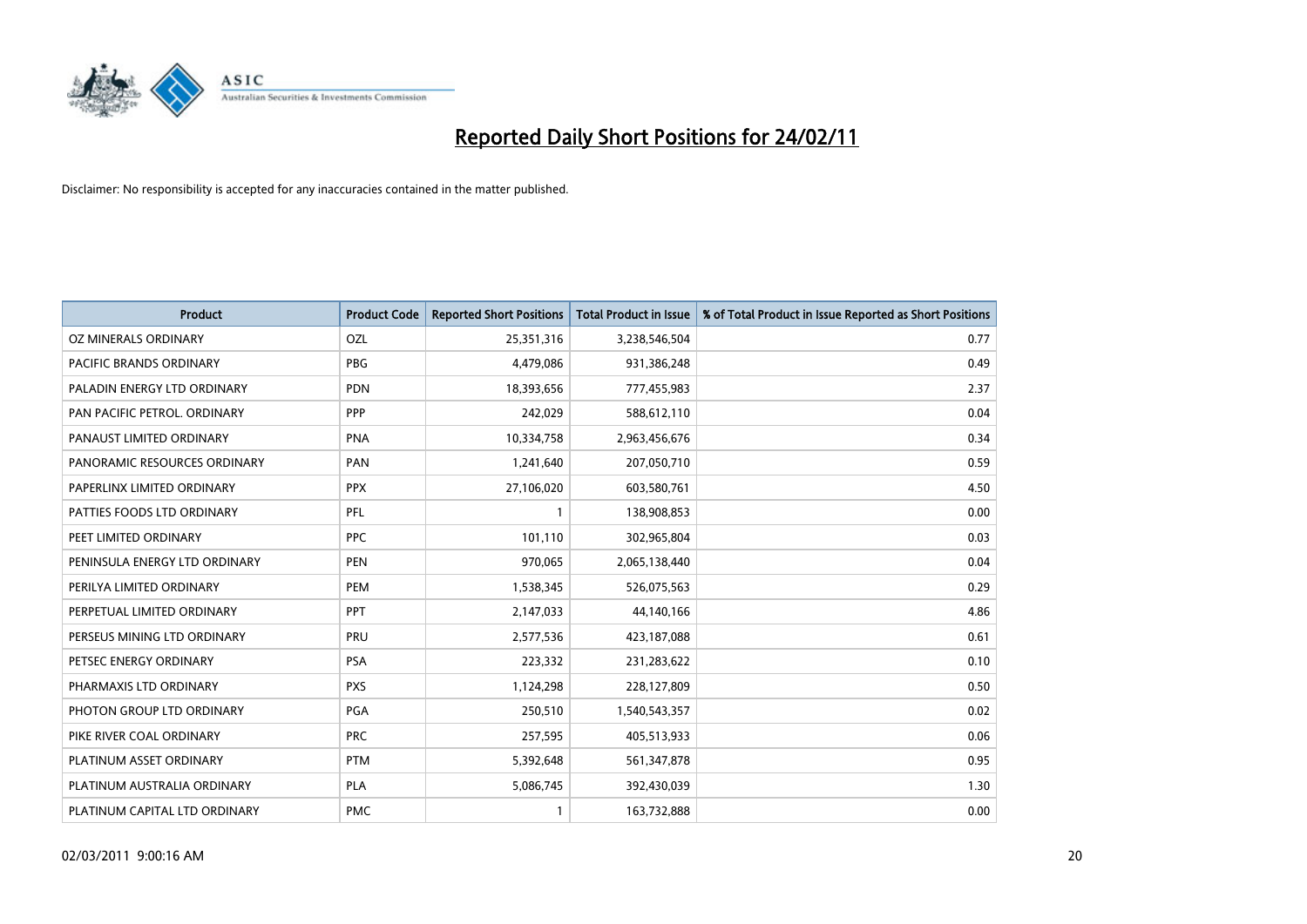

| Product                              | <b>Product Code</b> | <b>Reported Short Positions</b> | <b>Total Product in Issue</b> | % of Total Product in Issue Reported as Short Positions |
|--------------------------------------|---------------------|---------------------------------|-------------------------------|---------------------------------------------------------|
| PLUTON RESOURCES ORDINARY            | PLV                 | 107,322                         | 181,457,362                   | 0.06                                                    |
| PMP LIMITED ORDINARY                 | <b>PMP</b>          | 338,517                         | 335,338,483                   | 0.08                                                    |
| PORT BOUVARD LIMITED ORDINARY        | PBD                 | 6,754                           | 593,868,295                   | 0.00                                                    |
| PREMIER INVESTMENTS ORDINARY         | <b>PMV</b>          | 274,102                         | 155,030,045                   | 0.17                                                    |
| PRIMARY HEALTH CARE ORDINARY         | PRY                 | 11,150,924                      | 496,073,188                   | 2.24                                                    |
| PRIME INFR GROUP. STAPLED SECURITIES | PIH                 | 308,735                         | 351,776,795                   | 0.09                                                    |
| PRIME MEDIA GRP LTD ORDINARY         | <b>PRT</b>          | 2                               | 366,330,303                   | 0.00                                                    |
| PRIMEAG AUSTRALIA ORDINARY           | PAG                 | 2,074                           | 150,569,976                   | 0.00                                                    |
| PROGEN PHARMACEUTIC ORDINARY         | PGL                 | 151,596                         | 24,709,097                    | 0.61                                                    |
| PROGRAMMED ORDINARY                  | <b>PRG</b>          | 519,031                         | 118,169,908                   | 0.45                                                    |
| <b>PSIVIDA CORP CDI 1:1</b>          | <b>PVA</b>          | 6,878                           | 8,972,191                     | 0.08                                                    |
| <b>QANTAS AIRWAYS ORDINARY</b>       | QAN                 | 23,204,388                      | 2,265,123,620                 | 1.03                                                    |
| OBE INSURANCE GROUP ORDINARY         | <b>OBE</b>          | 19,257,121                      | 1,051,756,499                 | 1.81                                                    |
| OR NATIONAL LIMITED ORDINARY         | <b>ORN</b>          | 16,356,626                      | 2,440,000,000                 | 0.65                                                    |
| <b>QUBE LOGISTICS ORDINARY UNITS</b> | <b>QUB</b>          | 18,258                          | 517,868,029                   | 0.00                                                    |
| RAMELIUS RESOURCES ORDINARY          | <b>RMS</b>          | 40,965                          | 291,208,795                   | 0.01                                                    |
| RAMSAY HEALTH CARE ORDINARY          | <b>RHC</b>          | 984,141                         | 202,081,252                   | 0.49                                                    |
| <b>RCR TOMLINSON ORDINARY</b>        | <b>RCR</b>          | 68,067                          | 131,892,672                   | 0.05                                                    |
| <b>REA GROUP ORDINARY</b>            | <b>REA</b>          | 38,021                          | 129,691,280                   | 0.02                                                    |
| <b>RECKON LIMITED ORDINARY</b>       | <b>RKN</b>          | $\overline{2}$                  | 133,384,060                   | 0.00                                                    |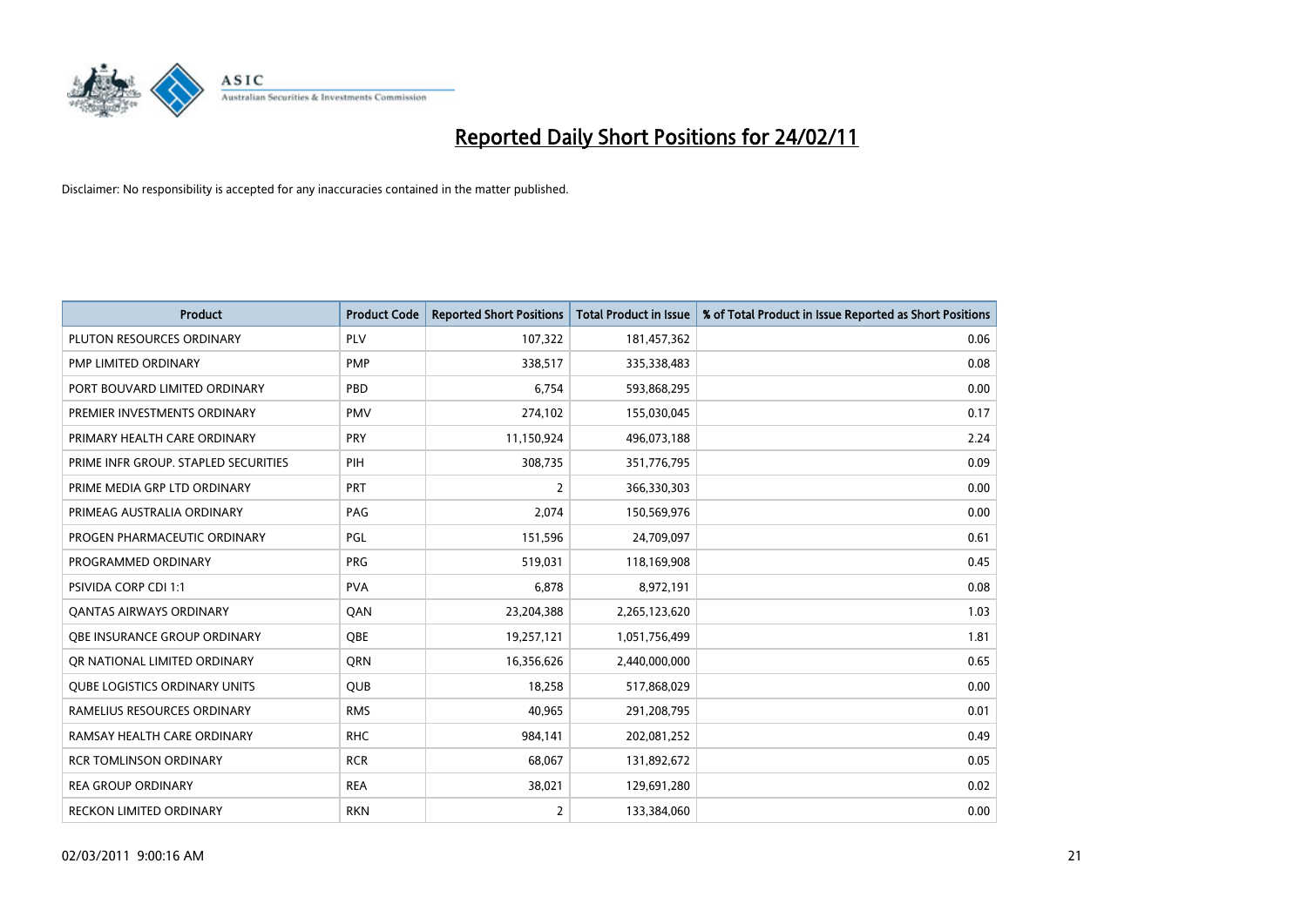

| Product                             | <b>Product Code</b> | <b>Reported Short Positions</b> | Total Product in Issue | % of Total Product in Issue Reported as Short Positions |
|-------------------------------------|---------------------|---------------------------------|------------------------|---------------------------------------------------------|
| <b>RED FORK ENERGY ORDINARY</b>     | <b>RFE</b>          | 7,813                           | 139,535,000            | 0.01                                                    |
| REDFLEX HOLDINGS ORDINARY           | <b>RDF</b>          | 806                             | 110,345,599            | 0.00                                                    |
| REED RESOURCES LTD ORDINARY         | <b>RDR</b>          | 284,253                         | 193,271,768            | 0.15                                                    |
| REGIONAL EXPRESS ORDINARY           | <b>REX</b>          | 2,476                           | 121,254,902            | 0.00                                                    |
| <b>REGIS RESOURCES ORDINARY</b>     | <b>RRL</b>          | 2,298,752                       | 430,750,415            | 0.51                                                    |
| RESMED INC CDI 10:1                 | <b>RMD</b>          | 10,677,935                      | 1,534,676,730          | 0.70                                                    |
| <b>RESOLUTE MINING ORDINARY</b>     | <b>RSG</b>          | 4,297,531                       | 467,211,233            | 0.92                                                    |
| <b>RESOURCE GENERATION ORDINARY</b> | <b>RES</b>          | 226,811                         | 243,900,530            | 0.09                                                    |
| RETAIL FOOD GROUP ORDINARY          | <b>RFG</b>          | 1,663                           | 107,301,926            | 0.00                                                    |
| REVERSE CORP LIMITED ORDINARY       | <b>REF</b>          | 25,141                          | 92,382,175             | 0.03                                                    |
| REX MINERALS LIMITED ORDINARY       | <b>RXM</b>          | 85,577                          | 150,317,460            | 0.05                                                    |
| RHG LIMITED ORDINARY                | <b>RHG</b>          | 60,661                          | 318,745,978            | 0.01                                                    |
| <b>RIDLEY CORPORATION ORDINARY</b>  | <b>RIC</b>          | 61,937                          | 307,817,071            | 0.02                                                    |
| RIO TINTO LIMITED ORDINARY          | <b>RIO</b>          | 11,028,876                      | 435,758,720            | 2.53                                                    |
| RIVERCITY MOTORWAY STAPLED          | <b>RCY</b>          | 132,000                         | 957,010,115            | 0.01                                                    |
| RIVERSDALE MINING ORDINARY          | <b>RIV</b>          | 1,770,802                       | 236,696,188            | 0.74                                                    |
| <b>ROBUST RESOURCES ORDINARY</b>    | <b>ROL</b>          | 16,182                          | 84,194,097             | 0.02                                                    |
| ROC OIL COMPANY ORDINARY            | <b>ROC</b>          | 13,203,524                      | 713,154,560            | 1.85                                                    |
| SAI GLOBAL LIMITED ORDINARY         | SAI                 | 225,489                         | 198,012,813            | 0.10                                                    |
| SALMAT LIMITED ORDINARY             | <b>SLM</b>          | 99,326                          | 159,749,049            | 0.06                                                    |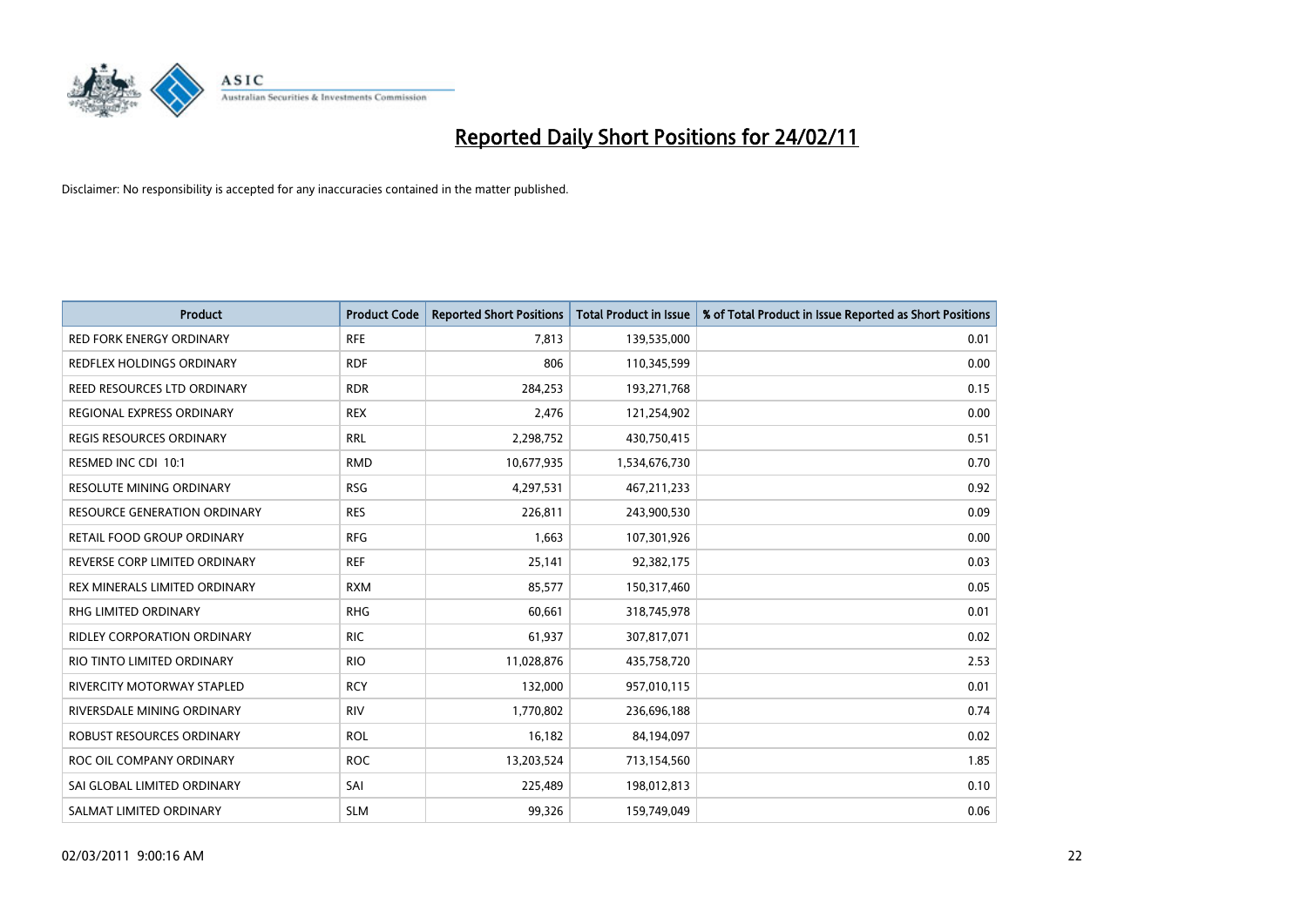

| <b>Product</b>                           | <b>Product Code</b> | <b>Reported Short Positions</b> | Total Product in Issue | % of Total Product in Issue Reported as Short Positions |
|------------------------------------------|---------------------|---------------------------------|------------------------|---------------------------------------------------------|
| SAMSON OIL & GAS LTD ORDINARY            | SSN                 | 442,712                         | 1,688,896,174          | 0.03                                                    |
| SANDFIRE RESOURCES ORDINARY              | <b>SFR</b>          | 63,468                          | 148,309,969            | 0.03                                                    |
| <b>SANTOS LTD ORDINARY</b>               | <b>STO</b>          | 7,147,959                       | 874,225,499            | 0.79                                                    |
| SARACEN MINERAL ORDINARY                 | SAR                 | 340,273                         | 492,151,415            | 0.06                                                    |
| SEDGMAN LIMITED ORDINARY                 | <b>SDM</b>          | 352,967                         | 207,997,898            | 0.17                                                    |
| SEEK LIMITED ORDINARY                    | <b>SEK</b>          | 3,536,535                       | 336,584,488            | 1.05                                                    |
| SELECT HARVESTS ORDINARY                 | <b>SHV</b>          | 765                             | 55,667,043             | 0.00                                                    |
| SENETAS CORPORATION ORDINARY             | <b>SEN</b>          | 756,999                         | 463,105,195            | 0.16                                                    |
| SERVCORP LIMITED ORDINARY                | SRV                 | 178,097                         | 98,440,807             | 0.18                                                    |
| SERVICE STREAM ORDINARY                  | <b>SSM</b>          | 461,045                         | 283,418,867            | 0.17                                                    |
| SEVEN GROUP HOLDINGS ORDINARY            | <b>SVW</b>          | 102,286                         | 305,410,281            | 0.03                                                    |
| SIGMA PHARMACEUTICAL ORDINARY            | <b>SIP</b>          | 12,355,857                      | 1,178,626,572          | 1.05                                                    |
| SIHAYO GOLD LIMITED ORDINARY             | <b>SIH</b>          | 229,964                         | 614,486,646            | 0.04                                                    |
| SILEX SYSTEMS ORDINARY                   | <b>SLX</b>          | 242,132                         | 170,123,997            | 0.14                                                    |
| SILVER LAKE RESOURCE ORDINARY            | <b>SLR</b>          | 258,326                         | 178,882,838            | 0.15                                                    |
| SIMS METAL MGMT LTD ORDINARY             | SGM                 | 3,156,810                       | 204,921,757            | 1.55                                                    |
| SINGAPORE TELECOMM. CHESS DEPOSITARY INT | SGT                 | 2,847,150                       | 318,538,714            | 0.89                                                    |
| SKILLED GROUP LTD ORDINARY               | <b>SKE</b>          | 466,295                         | 190,738,408            | 0.24                                                    |
| SKY CITY ENTERTAIN, ORDINARY             | <b>SKC</b>          | 1,898,617                       | 575,114,687            | 0.33                                                    |
| SKY NETWORK ORDINARY                     | <b>SKT</b>          | 302,385                         | 389,139,785            | 0.08                                                    |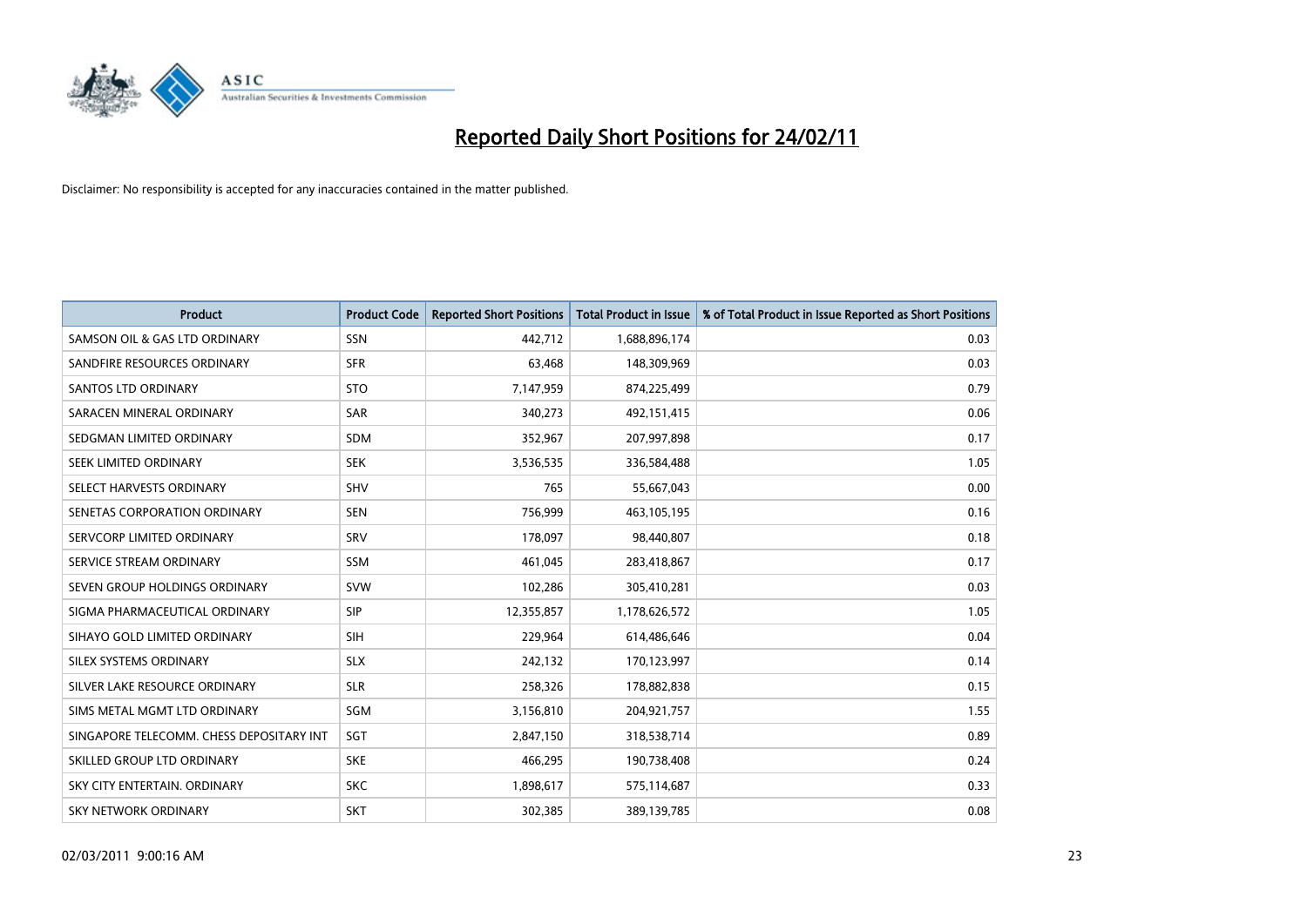

| <b>Product</b>                           | <b>Product Code</b> | <b>Reported Short Positions</b> | <b>Total Product in Issue</b> | % of Total Product in Issue Reported as Short Positions |
|------------------------------------------|---------------------|---------------------------------|-------------------------------|---------------------------------------------------------|
| SMS MANAGEMENT, ORDINARY                 | <b>SMX</b>          | 61,967                          | 67,661,358                    | 0.09                                                    |
| SONIC HEALTHCARE ORDINARY                | <b>SHL</b>          | 4,680,639                       | 388,429,875                   | 1.20                                                    |
| SOUL PATTINSON (W.H) ORDINARY            | SOL                 | 28,558                          | 238,640,580                   | 0.01                                                    |
| SOUTH BOULDER MINES ORDINARY             | <b>STB</b>          | 14,557                          | 79,485,688                    | 0.02                                                    |
| SP AUSNET STAPLED SECURITIES             | <b>SPN</b>          | 6,076,496                       | 2,795,115,439                 | 0.21                                                    |
| SPARK INFRASTRUCTURE STAPLED NOTE & UNIT | SKI                 | 9,006,904                       | 1,326,734,264                 | 0.67                                                    |
| SPDR 200 FUND ETF UNITS                  | <b>STW</b>          | 8                               | 51,439,159                    | 0.00                                                    |
| SPECIALTY FASHION ORDINARY               | <b>SFH</b>          | 2,753,972                       | 191,686,122                   | 1.43                                                    |
| SPEEWAH METALS LTD ORDINARY              | <b>SPM</b>          | 3,344                           | 130,668,170                   | 0.00                                                    |
| SPHERE MINERALS LTD ORDINARY             | <b>SPH</b>          | 1.991                           | 171,348,151                   | 0.00                                                    |
| SPOTLESS GROUP LTD ORDINARY              | <b>SPT</b>          | 1,292,330                       | 261,070,153                   | 0.50                                                    |
| ST BARBARA LIMITED ORDINARY              | SBM                 | 3,268,369                       | 325,615,389                   | 1.01                                                    |
| STAGING CONNECTIONS ORDINARY             | <b>STG</b>          | 2,917,189                       | 78,317,726                    | 3.72                                                    |
| STANMORE COAL LTD ORDINARY               | <b>SMR</b>          | 32,031                          | 87,250,738                    | 0.04                                                    |
| STH AMERICAN COR LTD ORDINARY            | SAY                 | 9,200                           | 233,651,371                   | 0.00                                                    |
| STH CRS ELECT ENGNR ORDINARY             | <b>SXE</b>          | 14,781                          | 124,178,939                   | 0.01                                                    |
| STHN CROSS MEDIA ORDINARY                | SXL                 | 690,181                         | 378,827,750                   | 0.18                                                    |
| STOCKLAND UNITS/ORD STAPLED              | SGP                 | 8,012,856                       | 2,383,036,717                 | 0.32                                                    |
| STRAITS RES LTD. ORDINARY                | SRO                 | 1,958,654                       | 316, 342, 835                 | 0.61                                                    |
| STW COMMUNICATIONS ORDINARY              | SGN                 | 301,359                         | 364,310,964                   | 0.08                                                    |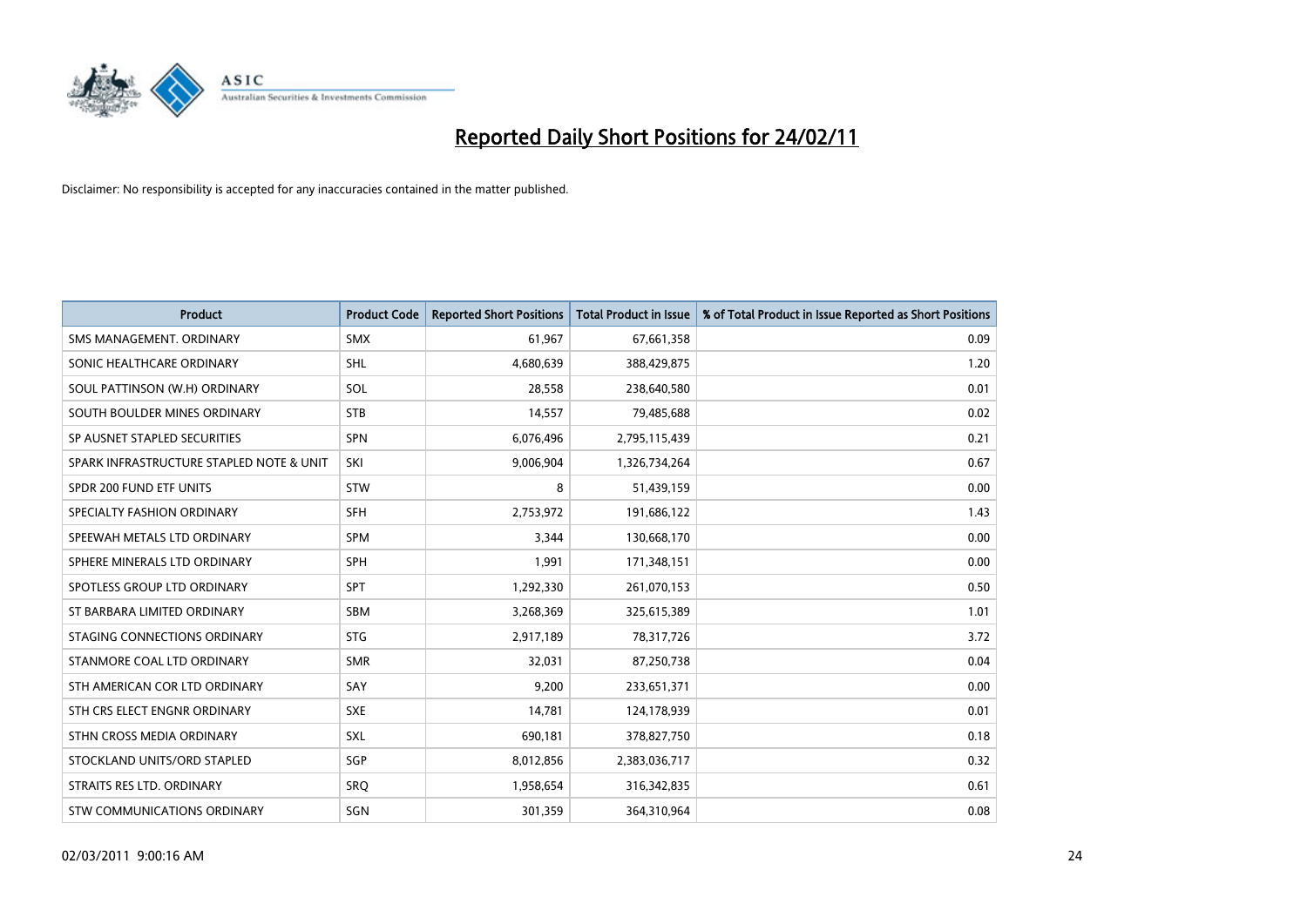

| <b>Product</b>                       | <b>Product Code</b> | <b>Reported Short Positions</b> | <b>Total Product in Issue</b> | % of Total Product in Issue Reported as Short Positions |
|--------------------------------------|---------------------|---------------------------------|-------------------------------|---------------------------------------------------------|
| SUNCORP GROUP LTD ORDINARY           | <b>SUN</b>          | 4,233,553                       | 1,281,390,524                 | 0.32                                                    |
| SUNDANCE ENERGY ORDINARY             | <b>SEA</b>          | 19,288                          | 276,709,585                   | 0.01                                                    |
| SUNDANCE RESOURCES ORDINARY          | SDL                 | 11,613,369                      | 2,712,401,668                 | 0.42                                                    |
| SUNLAND GROUP LTD ORDINARY           | <b>SDG</b>          | 343,959                         | 225,572,921                   | 0.14                                                    |
| SUPER RET REP LTD ORDINARY           | SUL                 | 109,760                         | 129,039,842                   | 0.09                                                    |
| SWICK MINING ORDINARY                | <b>SWK</b>          | 278,856                         | 236,724,970                   | 0.12                                                    |
| SYMEX HOLDINGS ORDINARY              | <b>SYM</b>          | 6,633                           | 125,037,628                   | 0.01                                                    |
| <b>TABCORP HOLDINGS LTD ORDINARY</b> | <b>TAH</b>          | 1,309,127                       | 684,918,140                   | 0.17                                                    |
| TALENT2 INTERNATION ORDINARY         | <b>TWO</b>          | 7                               | 142,009,500                   | 0.00                                                    |
| TALISMAN MINING ORDINARY             | <b>TLM</b>          | 18,675                          | 130,438,627                   | 0.01                                                    |
| TANAMI GOLD NL ORDINARY              | <b>TAM</b>          | 14,724                          | 260,947,676                   | 0.01                                                    |
| TAP OIL LIMITED ORDINARY             | <b>TAP</b>          | 1,224,120                       | 240,967,311                   | 0.52                                                    |
| TASSAL GROUP LIMITED ORDINARY        | <b>TGR</b>          | 33,999                          | 146,304,404                   | 0.01                                                    |
| <b>TATTS GROUP LTD ORDINARY</b>      | <b>TTS</b>          | 21,938,706                      | 1,300,888,465                 | 1.69                                                    |
| TELECOM CORPORATION ORDINARY         | <b>TEL</b>          | 17,463,375                      | 1,924,622,088                 | 0.91                                                    |
| TELSTRA CORPORATION, ORDINARY        | <b>TLS</b>          | 55,764,611                      | 12,443,074,357                | 0.44                                                    |
| TEN NETWORK HOLDINGS ORDINARY        | <b>TEN</b>          | 20,192,075                      | 1,045,236,720                 | 1.93                                                    |
| TERANGA GOLD CORP CDI 1:1            | <b>TGZ</b>          | 203,455                         | 149,817,696                   | 0.13                                                    |
| TERRAMIN AUSTRALIA, ORDINARY         | <b>TZN</b>          | 104,300                         | 167,315,574                   | 0.06                                                    |
| TFS CORPORATION LTD ORDINARY         | <b>TFC</b>          | 64,242                          | 228,397,097                   | 0.02                                                    |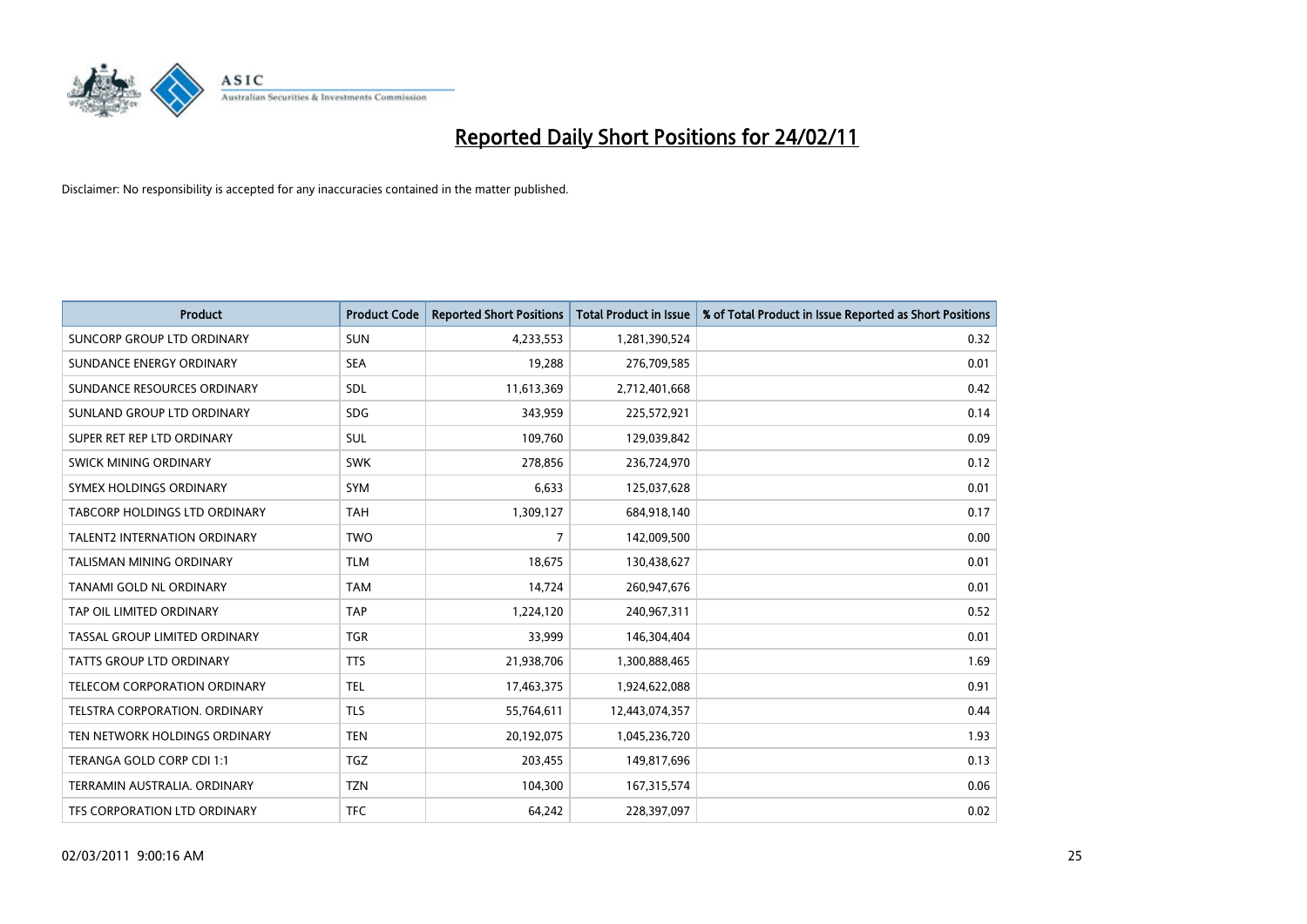

| <b>Product</b>                          | <b>Product Code</b> | <b>Reported Short Positions</b> | <b>Total Product in Issue</b> | % of Total Product in Issue Reported as Short Positions |
|-----------------------------------------|---------------------|---------------------------------|-------------------------------|---------------------------------------------------------|
| THE REJECT SHOP ORDINARY                | <b>TRS</b>          | 346,596                         | 26,033,570                    | 1.33                                                    |
| THOR MINING PLC CHESS DEPOSITARY        | <b>THR</b>          | 2,307                           | 240,235,256                   | 0.00                                                    |
| THORN GROUP LIMITED ORDINARY            | <b>TGA</b>          | 23,082                          | 129,858,924                   | 0.02                                                    |
| THUNDELARRA EXPLOR. ORDINARY            | <b>THX</b>          | 8,075                           | 153,414,483                   | 0.01                                                    |
| <b>TIGER RESOURCES ORDINARY</b>         | <b>TGS</b>          | 276,845                         | 597,523,151                   | 0.05                                                    |
| TIMBERCORP LIMITED ORDINARY             | <b>TIM</b>          | 90.074                          | 352,071,429                   | 0.02                                                    |
| <b>TISHMAN SPEYER UNITS</b>             | <b>TSO</b>          | 50,454                          | 338,440,904                   | 0.01                                                    |
| TNG LIMITED ORDINARY                    | <b>TNG</b>          | 4,321                           | 258,055,076                   | 0.00                                                    |
| TOLL HOLDINGS LTD ORDINARY              | <b>TOL</b>          | 14,074,448                      | 706,577,616                   | 2.01                                                    |
| TORO ENERGY LIMITED ORDINARY            | <b>TOE</b>          | 35,404                          | 964,936,676                   | 0.00                                                    |
| <b>TOWER AUSTRALIA ORDINARY</b>         | <b>TAL</b>          | 818,223                         | 419,652,394                   | 0.17                                                    |
| <b>TOWER LIMITED ORDINARY</b>           | <b>TWR</b>          | 689,519                         | 263,603,448                   | 0.26                                                    |
| <b>TOX FREE SOLUTIONS ORDINARY</b>      | <b>TOX</b>          | 91,044                          | 91,905,500                    | 0.10                                                    |
| TPG TELECOM LIMITED ORDINARY            | <b>TPM</b>          | 3,759,219                       | 775,522,421                   | 0.47                                                    |
| TRANSFIELD SERV INFR STAPLED SECURITIES | <b>TSI</b>          | 1,116,545                       | 434,862,971                   | 0.26                                                    |
| <b>TRANSFIELD SERVICES ORDINARY</b>     | <b>TSE</b>          | 767,889                         | 549,715,957                   | 0.14                                                    |
| TRANSPACIFIC INDUST, ORDINARY           | <b>TPI</b>          | 17,644,611                      | 960,638,735                   | 1.84                                                    |
| TRANSURBAN GROUP TRIPLE STAPLED SEC.    | <b>TCL</b>          | 4,743,472                       | 1,443,543,731                 | 0.32                                                    |
| TRINITY GROUP STAPLED SECURITIES        | <b>TCO</b>          | 3,419                           | 231,701,539                   | 0.00                                                    |
| TROY RESOURCES NL ORDINARY              | <b>TRY</b>          | 50,990                          | 87,565,323                    | 0.06                                                    |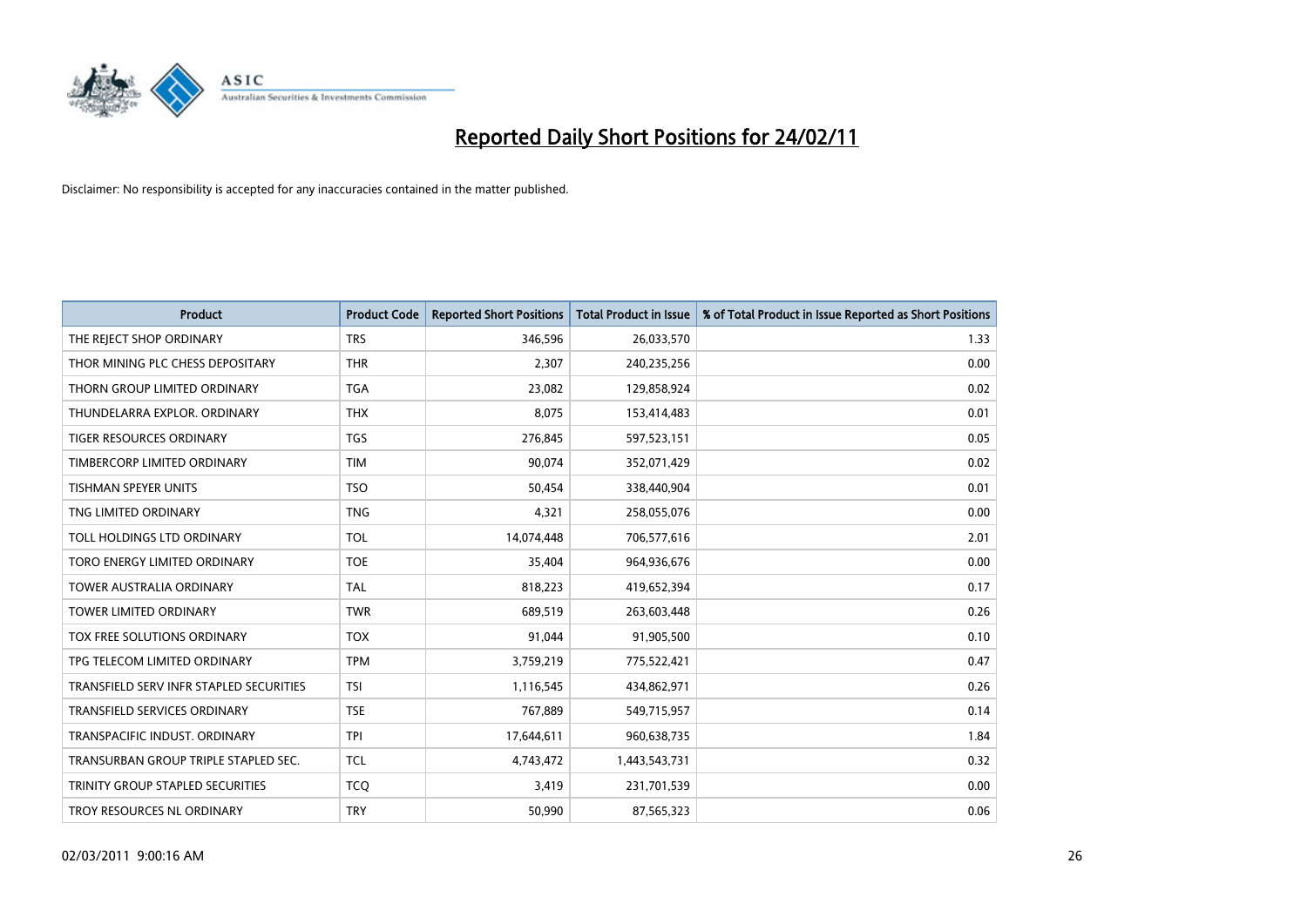

| <b>Product</b>                            | <b>Product Code</b> | <b>Reported Short Positions</b> | <b>Total Product in Issue</b> | % of Total Product in Issue Reported as Short Positions |
|-------------------------------------------|---------------------|---------------------------------|-------------------------------|---------------------------------------------------------|
| UGL LIMITED ORDINARY                      | <b>UGL</b>          | 4,009,595                       | 166,028,705                   | 2.40                                                    |
| UNILIFE CORPORATION CDI US PROHIBITED     | <b>UNS</b>          | 213,530                         | 277,791,611                   | 0.07                                                    |
| UXC LIMITED ORDINARY                      | <b>UXC</b>          | 712,634                         | 305,789,718                   | 0.22                                                    |
| VALAD PROPERTY GROUP STAPLED US PROHIBIT. | <b>VPG</b>          | 4,492,601                       | 115,108,116                   | 3.90                                                    |
| <b>VDM GROUP LIMITED ORDINARY</b>         | <b>VMG</b>          | 33,364                          | 193,127,749                   | 0.02                                                    |
| <b>VENTURE MINERALS ORDINARY</b>          | <b>VMS</b>          | 127,332                         | 220,943,592                   | 0.06                                                    |
| <b>VENTUREX RESOURCES ORDINARY</b>        | <b>VXR</b>          | 2,385,689                       | 1,052,501,691                 | 0.23                                                    |
| VILLAGE ROADSHOW LTD ORDINARY             | <b>VRL</b>          | 1,000                           | 151,668,100                   | 0.00                                                    |
| <b>VIRGIN BLUE HOLDINGS ORDINARY</b>      | <b>VBA</b>          | 18,595,931                      | 2,210,197,600                 | 0.85                                                    |
| <b>VISION GROUP HLDGS ORDINARY</b>        | <b>VGH</b>          | 78,000                          | 73,583,806                    | 0.11                                                    |
| VITA GROUP LTD ORDINARY                   | <b>VTG</b>          | 75,190                          | 142,499,800                   | 0.05                                                    |
| VITERRA INC CDI 1:1                       | <b>VTA</b>          | 3,828                           | 68,629,939                    | 0.01                                                    |
| WATPAC LIMITED ORDINARY                   | <b>WTP</b>          | 33,649                          | 183,341,382                   | 0.01                                                    |
| <b>WDS LIMITED ORDINARY</b>               | <b>WDS</b>          | 50,864                          | 143,107,458                   | 0.04                                                    |
| <b>WEBFIRM GROUP LTD ORDINARY</b>         | <b>WFM</b>          | 6,221                           | 676,242,536                   | 0.00                                                    |
| <b>WEBIET LIMITED ORDINARY</b>            | <b>WEB</b>          | 54,291                          | 77,961,278                    | 0.07                                                    |
| WESFARMERS LIMITED ORDINARY               | <b>WES</b>          | 20,451,892                      | 1,005,187,251                 | 2.03                                                    |
| WESFARMERS LIMITED PARTIALLY PROTECTED    | <b>WESN</b>         | 81,742                          | 151,884,911                   | 0.04                                                    |
| WEST AUSTRALIAN NEWS ORDINARY             | <b>WAN</b>          | 3,833,361                       | 219,668,970                   | 1.74                                                    |
| WESTERN AREAS NL ORDINARY                 | <b>WSA</b>          | 7,602,014                       | 179,735,899                   | 4.24                                                    |